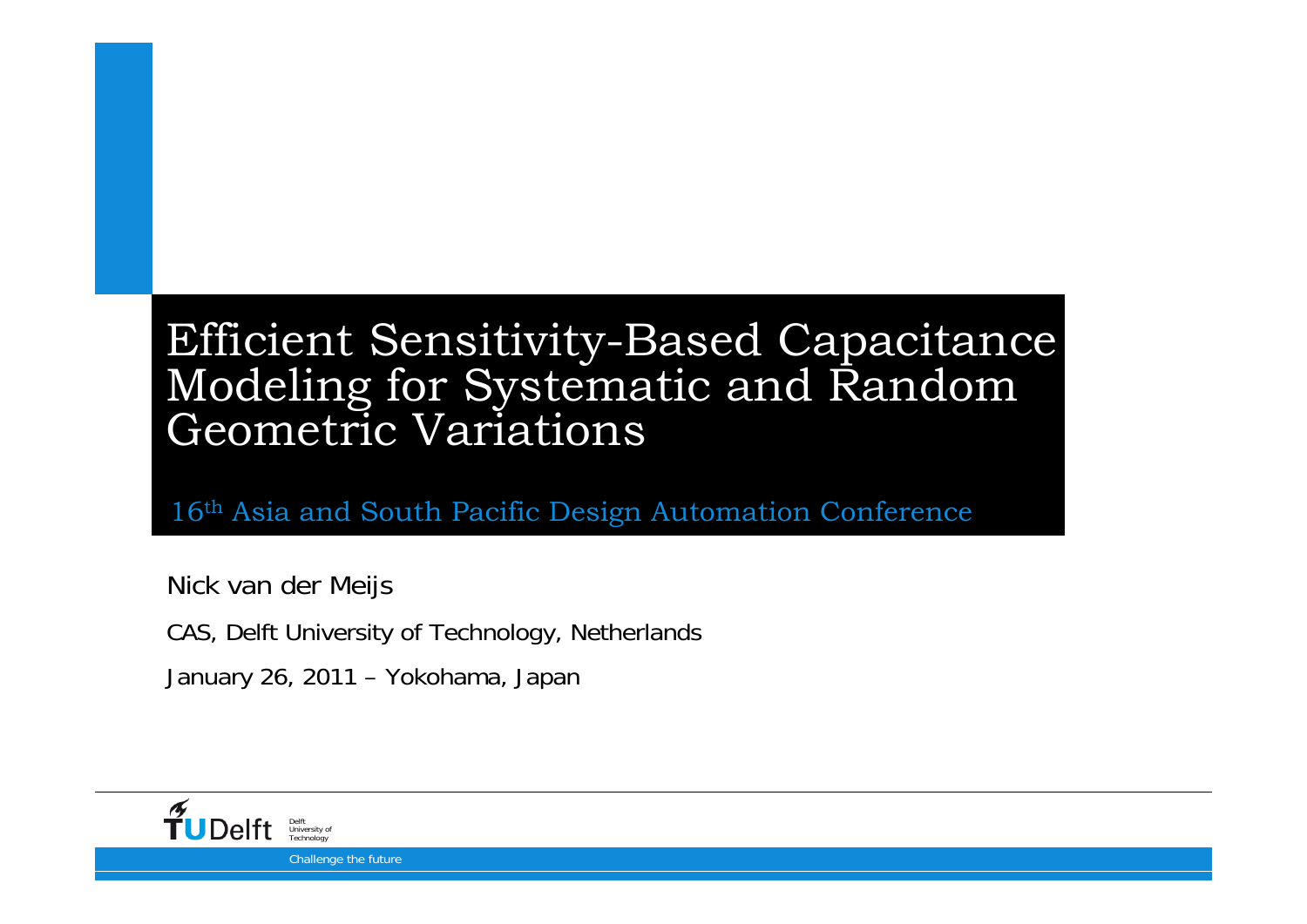# Outline

- Introduction
	- Systematic & random variations
	- Modeling method (panel sensitivity)
- Modeling for systematic variations
- Modeling for random variations
	- Panel sensitivity based statistical modeling method
	- Experiments and results
	- Case study: 8-bit binary-scaled charge-redistribution DAC
- Modeling for both variations
	- Diagram
	- Experiment and result
- Conclusion

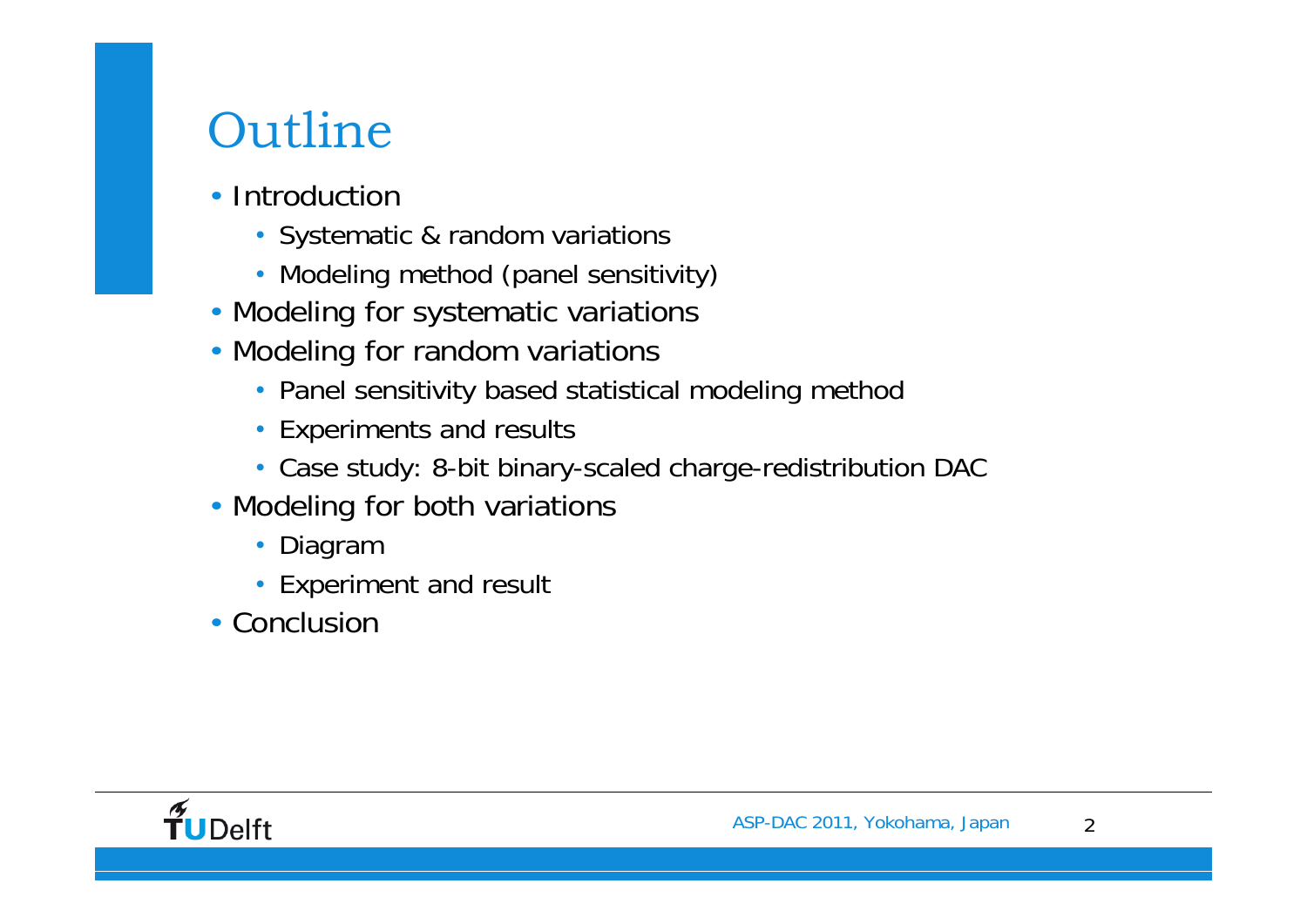# Process Variability

- Systematic Variation
	- Lithography, Etching, CMP
	- Layout dependent
- Random Variation



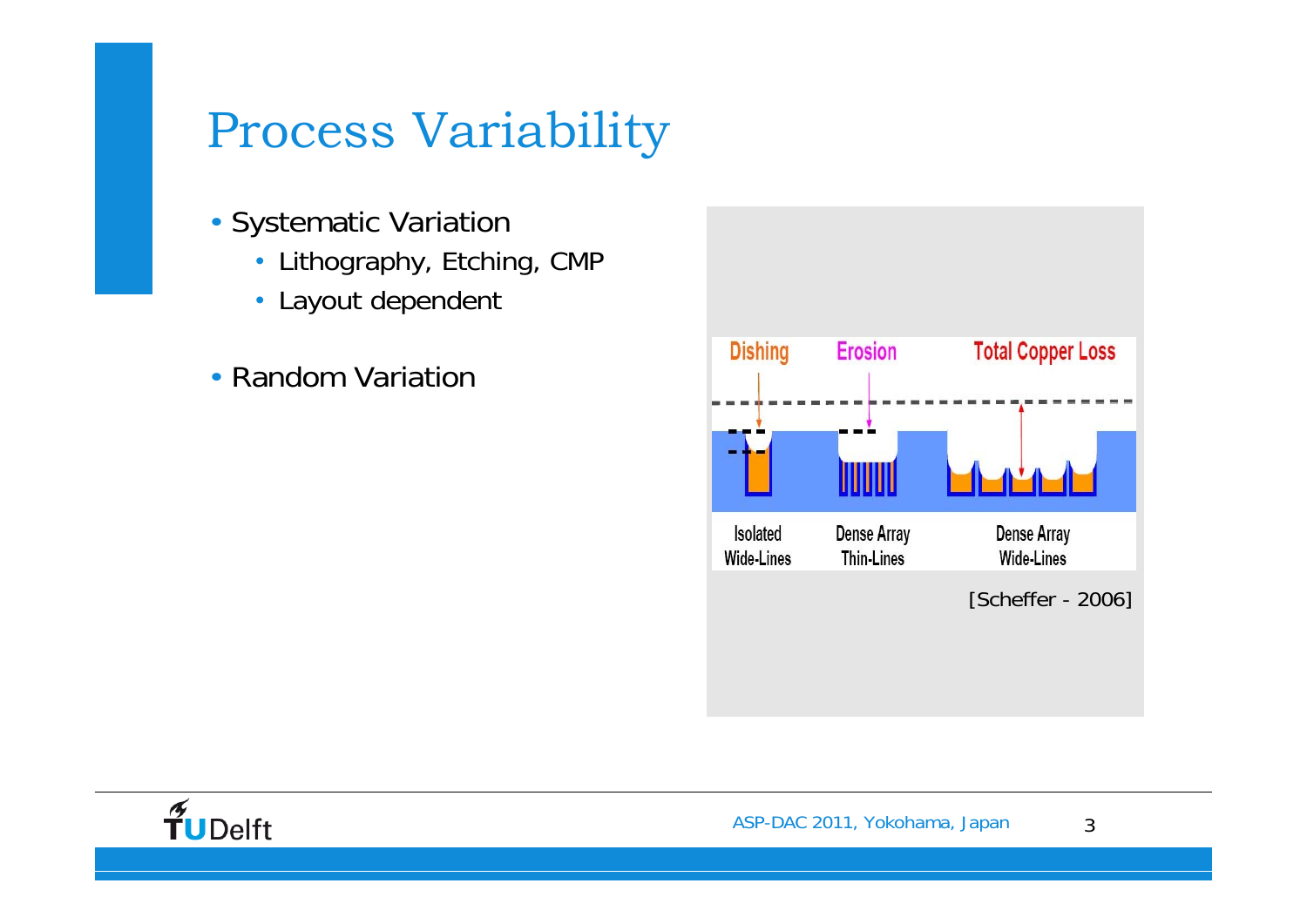# Process Variability

- Systematic Variation
	- Lithography, Etching, CMP
	- Layout dependent
- Random Variation
	- Line-edge roughness
	- Spatial correlation



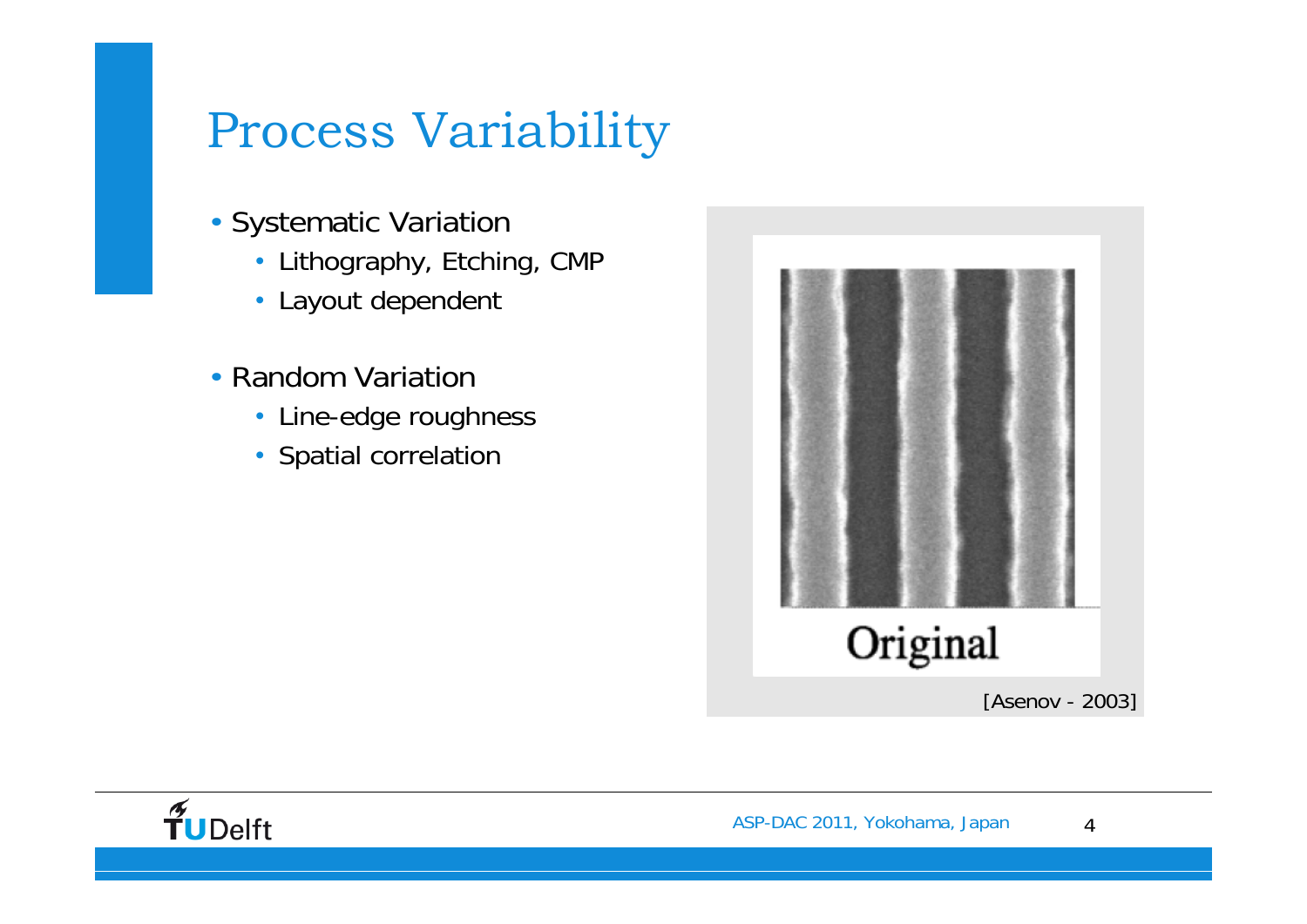## Process Variability



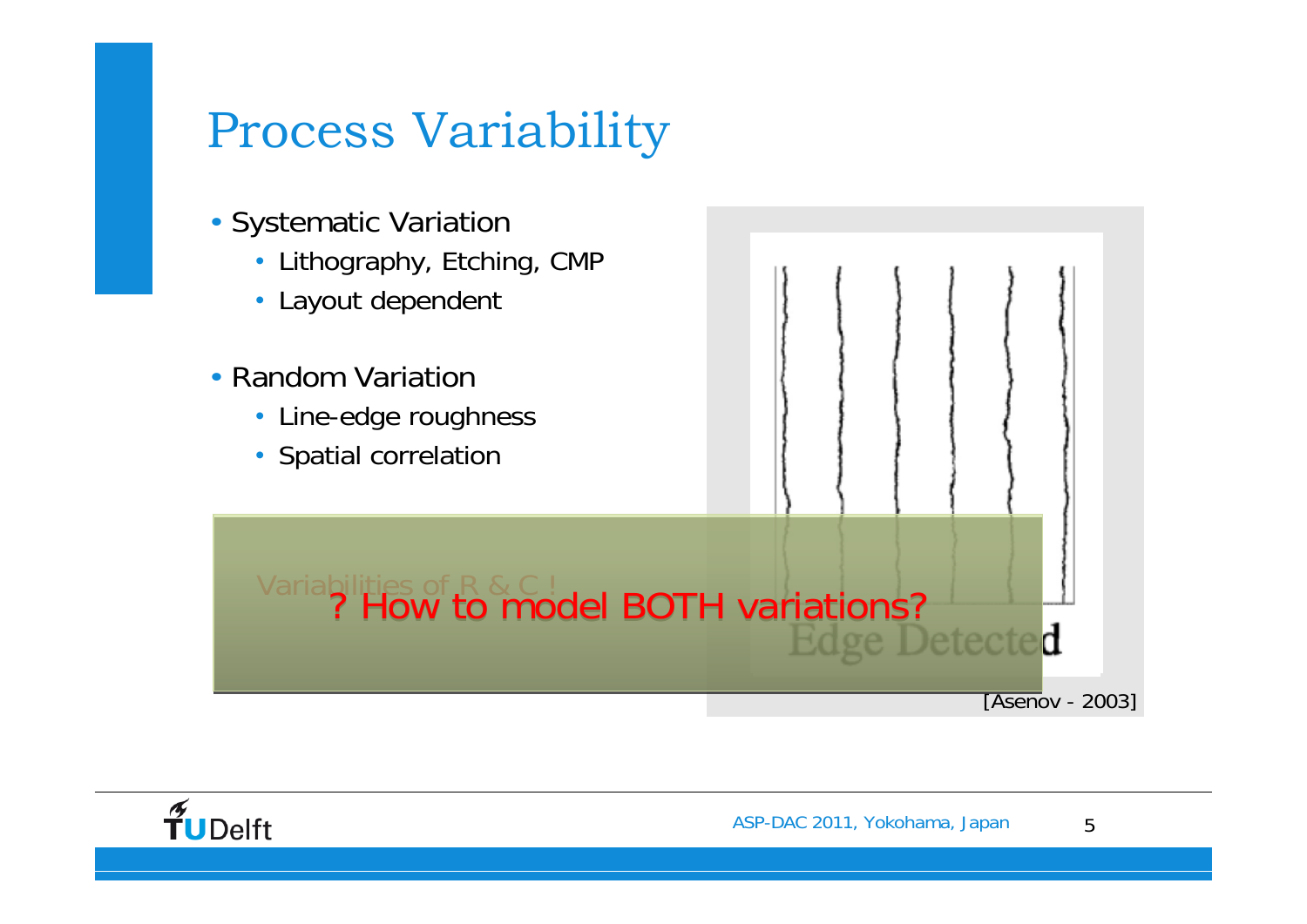### Modeling Method

- BEM-based capacitance extraction
	- Partial short-circuit capacitances **C**
	- Nominal capacitance  $\mathbf{C_0}$  : sum of associated partial short-circuit capacitances **C**



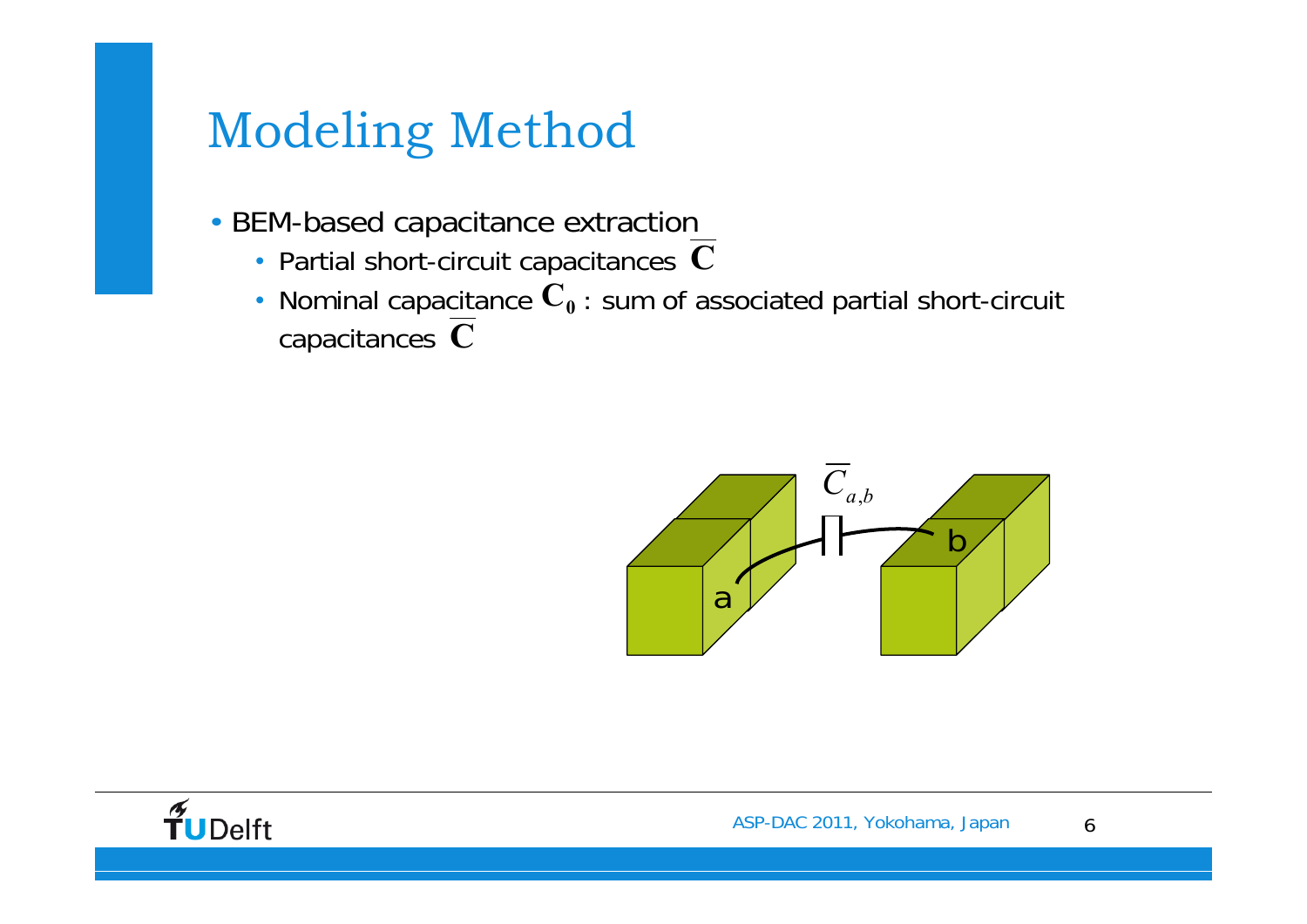# Modeling Method

• Panel sensitivity



- $\mu$  : a small displacement of a panel  $k$
- $\mathcal E$  : material permittivity around panel  $k$
- $A_k$  : the area of panel  $k$
- $\ C_{k,a}^{}$  : an entry in the partial short-circuit capacitance matrix
- $-\sum \overline{C}_{k,a}$  : capacitance between a panel  $k$  and a node  $i$  $a∈N<sub>i</sub>$

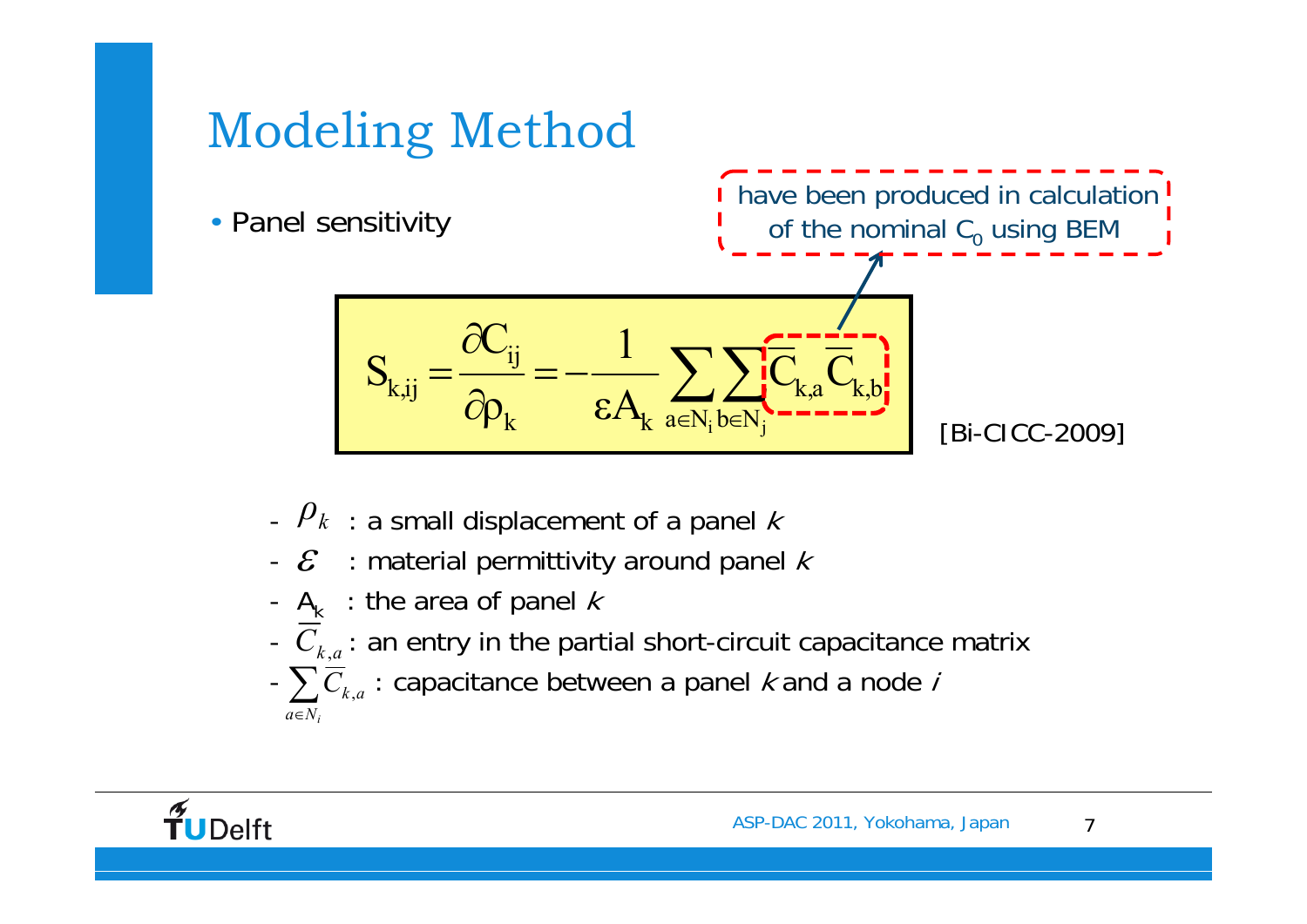## Modeling Method

• Panel sensitivity

I have been produced in calculation! of the nominal  $\textsf{C}_\textup{0}$  using BEM  $^+$ 

$$
S_{k,ij} = \frac{\partial C_{ij}}{\partial \rho_k} = -\frac{1}{\epsilon A_k} \sum_{a \in N_i} \sum_{b \in N_j} \overline{C}_{k,a} \overline{C}_{k,b} \tag{Bi-CICC-2009}
$$

- no extra costly computation
- partial capacitances

(data for standard capacitance extraction)

- •BEM
- •**FAST!**

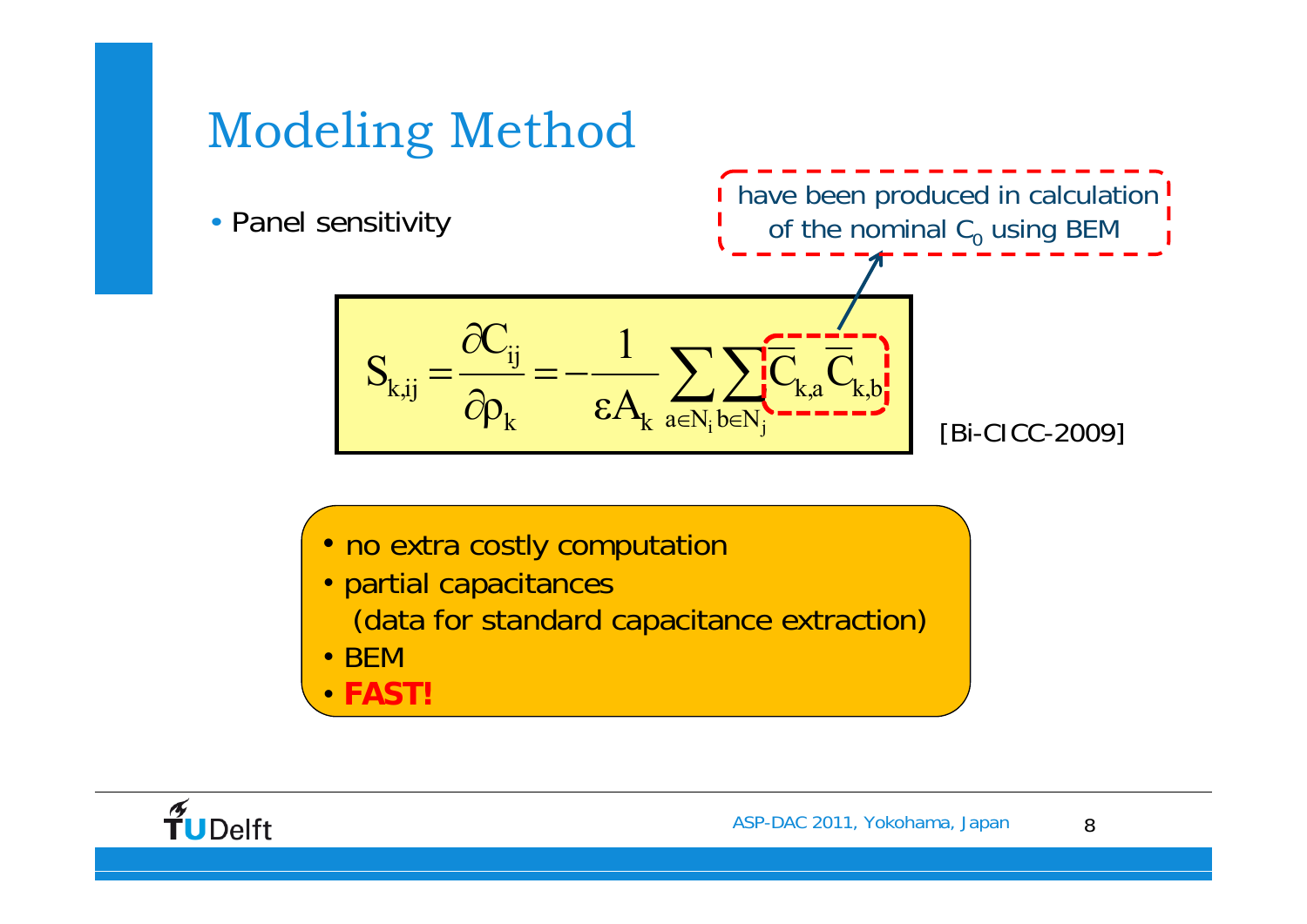# Modeling for Systematic Variation

• Linear / sensitivity model

$$
C = C_0 + \sum_{i} \frac{\partial C}{\partial p_i} \cdot \Delta p_i
$$
  $\frac{\partial C_{ij}}{\partial p} = \sum_{k \in S_p} S_{k,ij}$ 

$$
\left|\frac{\partial C_{ij}}{\partial p}=\sum_{k\in s_p}S_{k,ij}\right|
$$

•  $s_p$  : the set of panels incident to the geometric parameter p

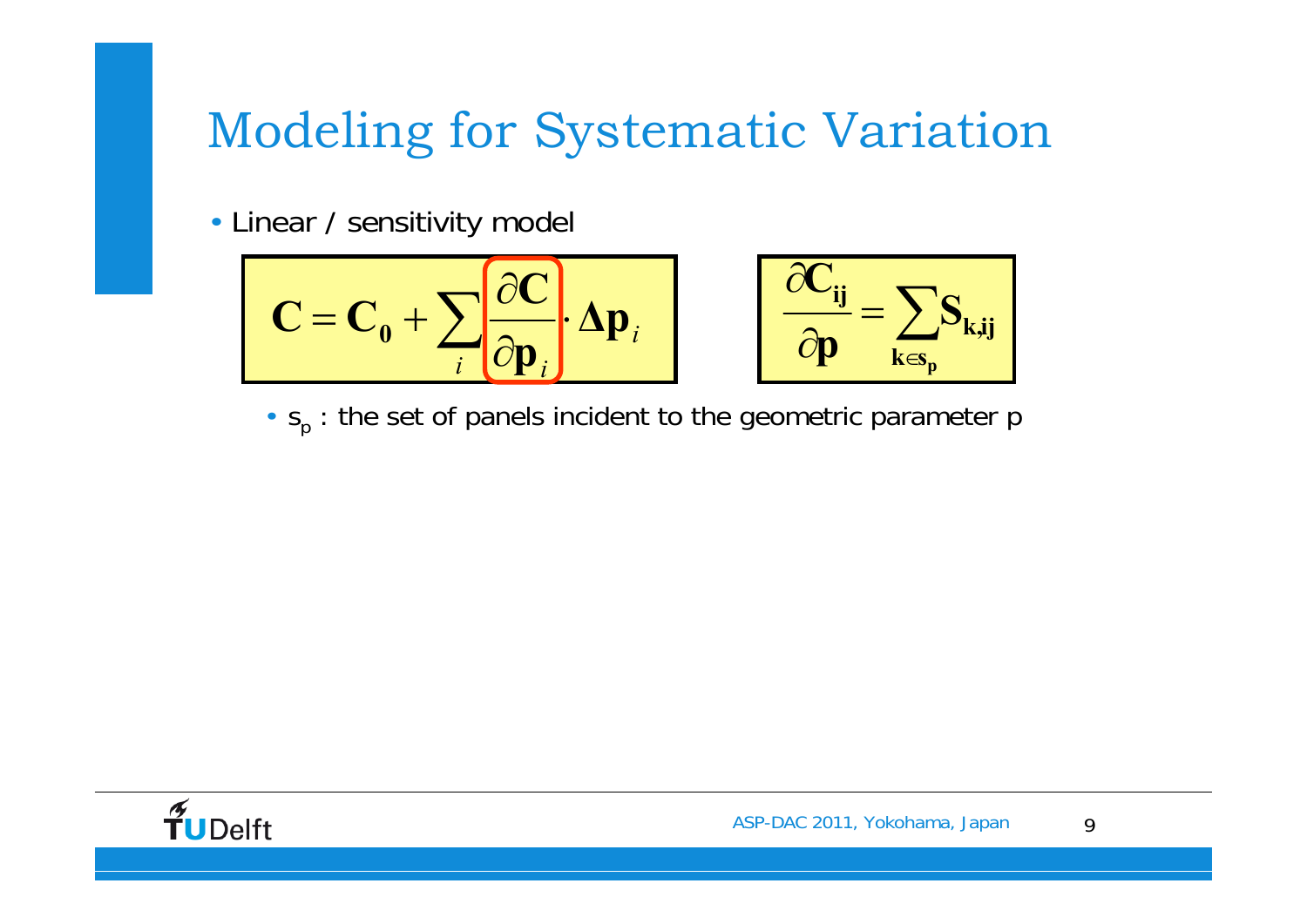# Modeling for Systematic Variation

• Linear / sensitivity model

$$
C = C_0 + \sum_{i} \frac{\partial C}{\partial p_i} \cdot \Delta p_i
$$
 
$$
\frac{\partial C_{ij}}{\partial p} = \sum_{k \in S_p} S_{k,ij}
$$



- $s_p$  : the set of panels incident to the geometric parameter p
- Variance of capacitance due to the dimensional variation:

$$
var(C_{ij})_{sys} = (\sum_{k \in s_p} S_{k,ij})^2 \sigma_p^2
$$

[Bi-CICC-2009]

**·**  $\sigma_p$  : standard deviation of parameter p

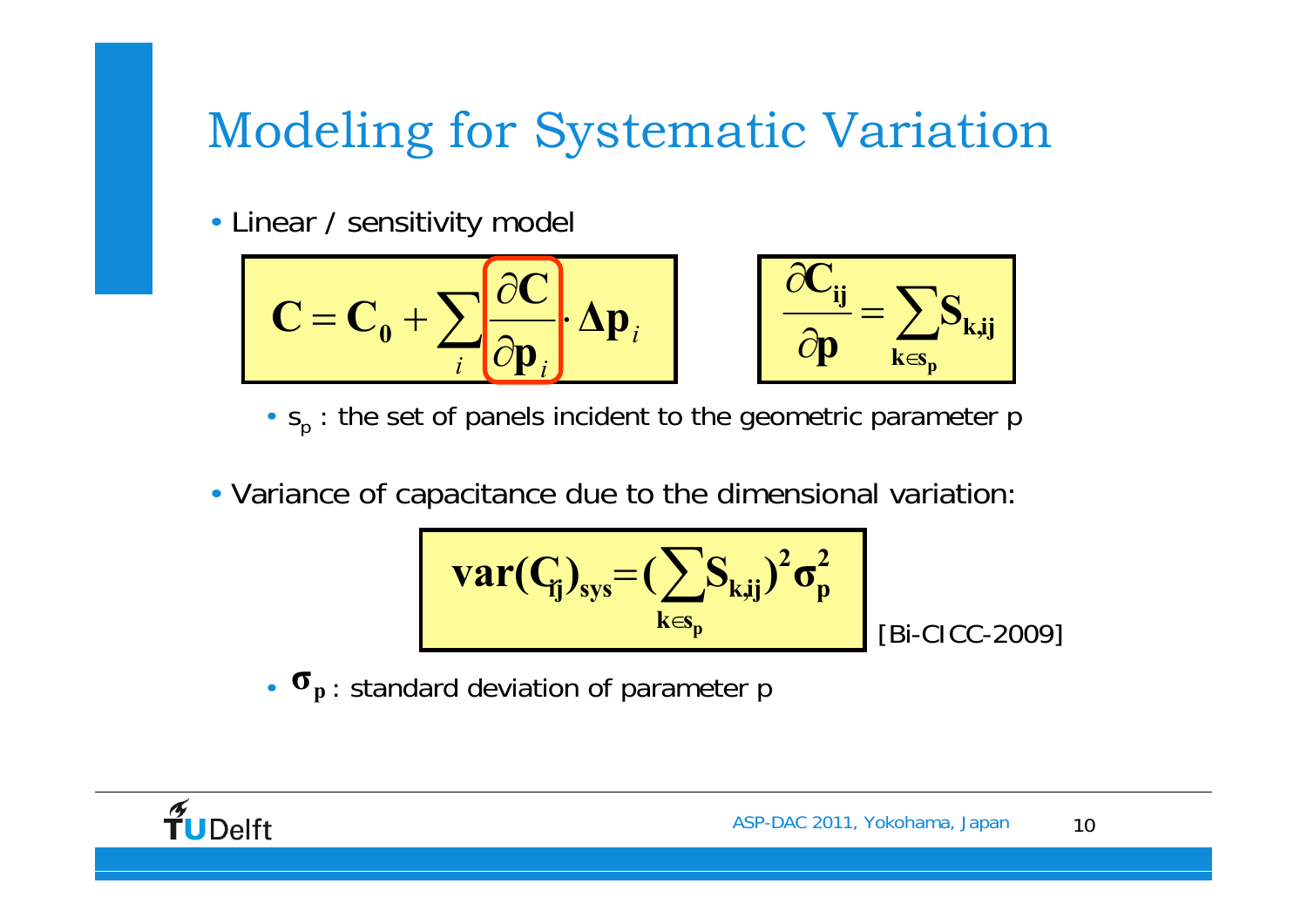## Modeling for Random Variations

• Modeling the effects of Line-Edge Roughness (LER) on capacitances



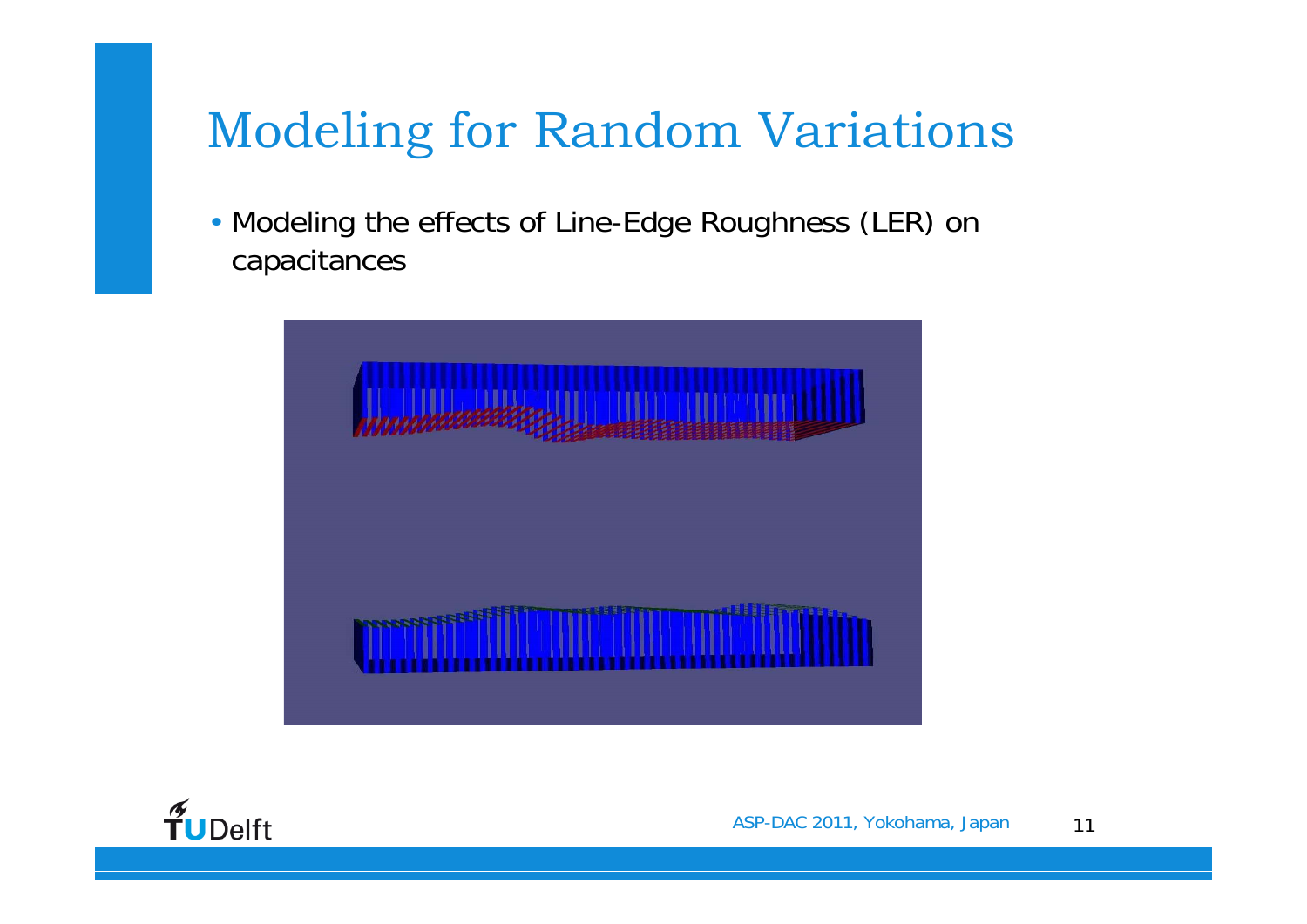# Statistical Model of Capacitances

• Capacitance Modeling

$$
\Delta C = \sum_{i=1}^{L} \sum_{i=1}^{n_i} S_i \rho_i
$$

- - $\textbf{-}\Delta\textbf{C}\text{ }$  : capacitance variation induced by the LER
- -**ρ**: a sequence of random variables (panel displacements)
- $\overline{\mathbf{S}}$ . : panel sensitivity associated with panel displacement **ρi Si**
- -**nl**: the number of deviation panels for rough line *l*
- -- **L** : the number of rough lines

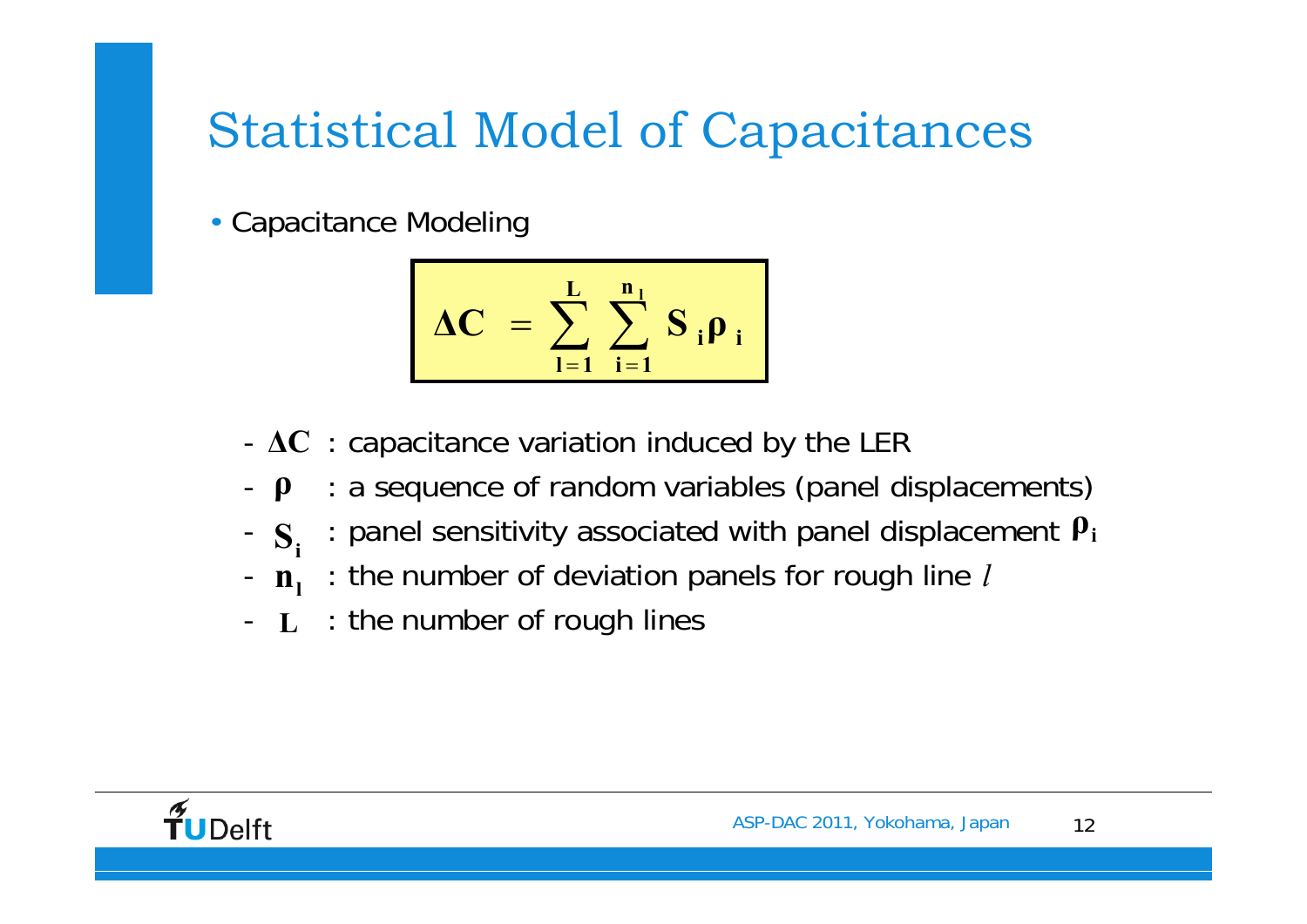#### Statistical Model of Capacitances

• Capacitance Modeling

$$
\Delta C = \sum_{l=1}^{L} \sum_{i=1}^{n_l} S_i \rho_i
$$

• Variance of **ΔC**

$$
\sigma_{\Delta C}^2 = \text{var}(\sum_{l=1}^L \sum_{i=1}^{n_l} S_i \rho_i)
$$

Some **P**<sub>i</sub> s are NOT independent !!

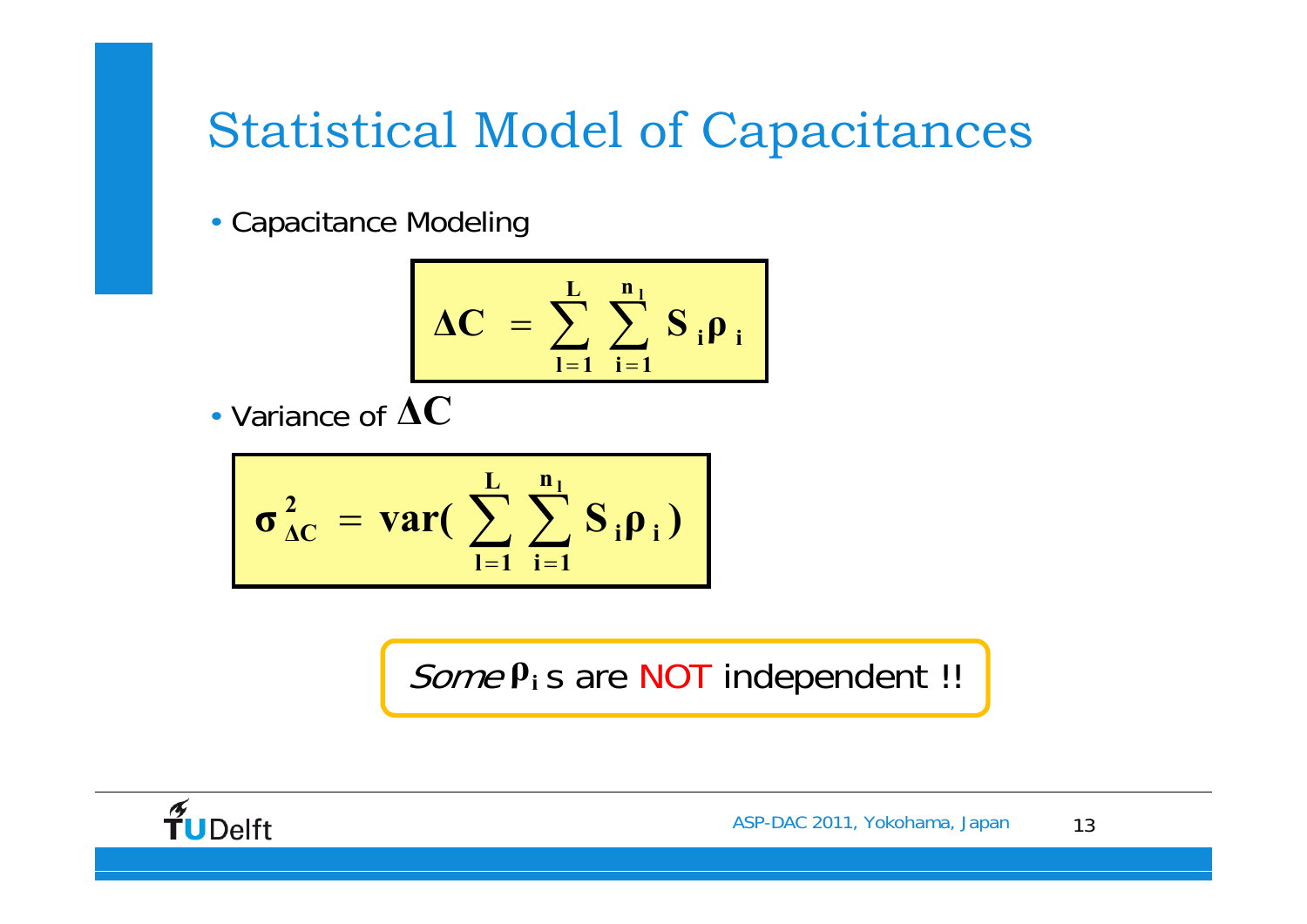#### Statistical Model of Capacitances

• Capacitance Modeling

$$
\Delta C = \sum_{l=1}^{L} \sum_{i=1}^{n_l} S_i \rho_i
$$

• Variance of **ΔC**

$$
\sigma_{\Delta C}^2 = \text{var}\left(\sum_{i=1}^L \sum_{i=1}^{n_i} S_i \rho_i\right)
$$
\n
$$
\sigma_{\Delta C}^2 = \sum_{i=1}^L \left[\sum_{i=1}^{n_i} s_i^2 \text{var}(\rho_i) + 2 \sum_{i,j:i < j} s_i s_j \text{cov}(\rho_i, \rho_j)\right]
$$

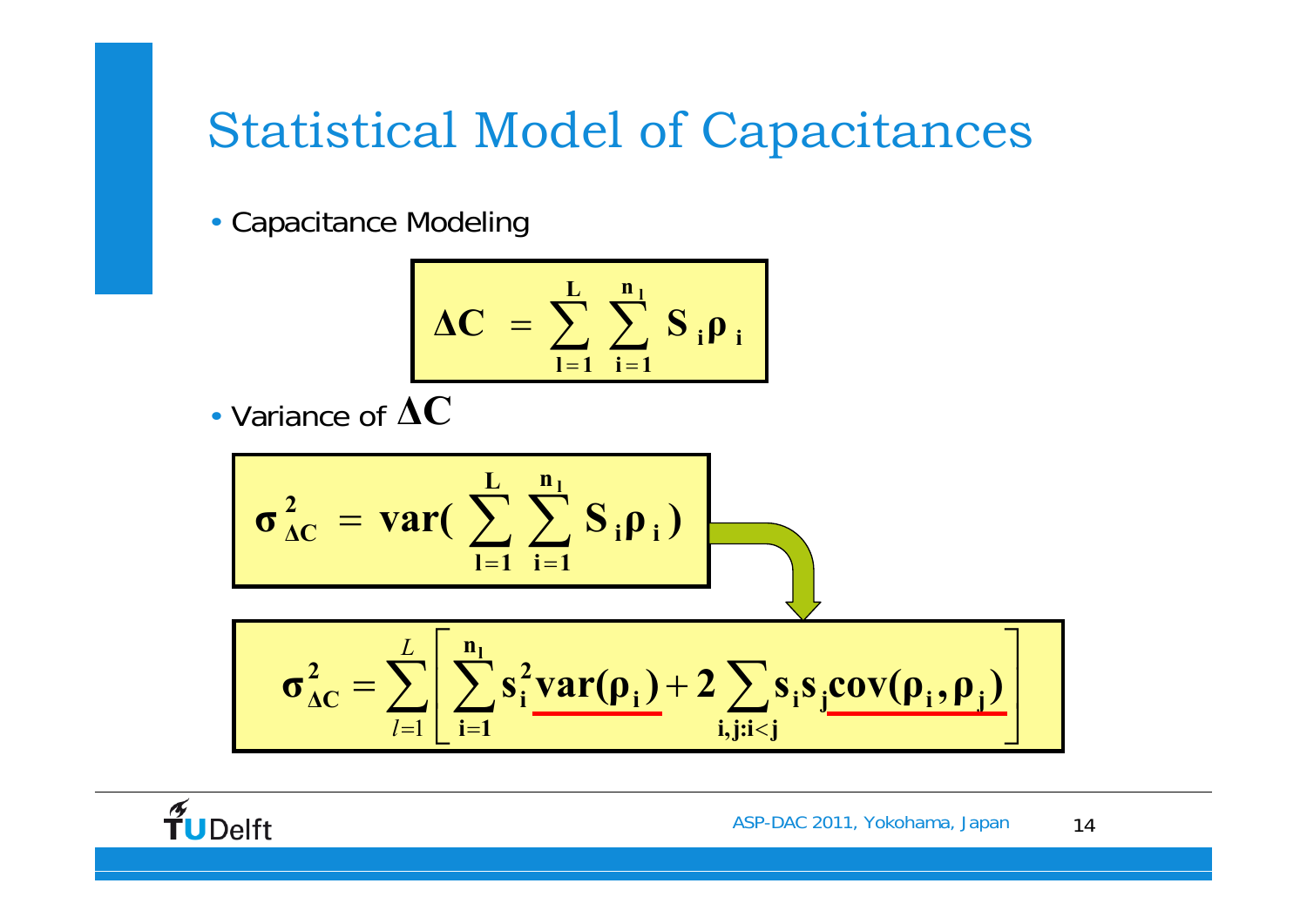#### Random Variation

$$
\sigma_{\Delta C}^2 = \sum_{l=1}^L \left[ \sum_{i=1}^{n_l} s_i^2 var(\rho_i) + 2 \sum_{i,j;i < j} s_i s_j cov(\rho_i, \rho_j) \right]
$$

$$
\text{var}(\rho_i) = \sigma_{LER}^2
$$





ASP-DAC 2011, Yokohama, Japan 15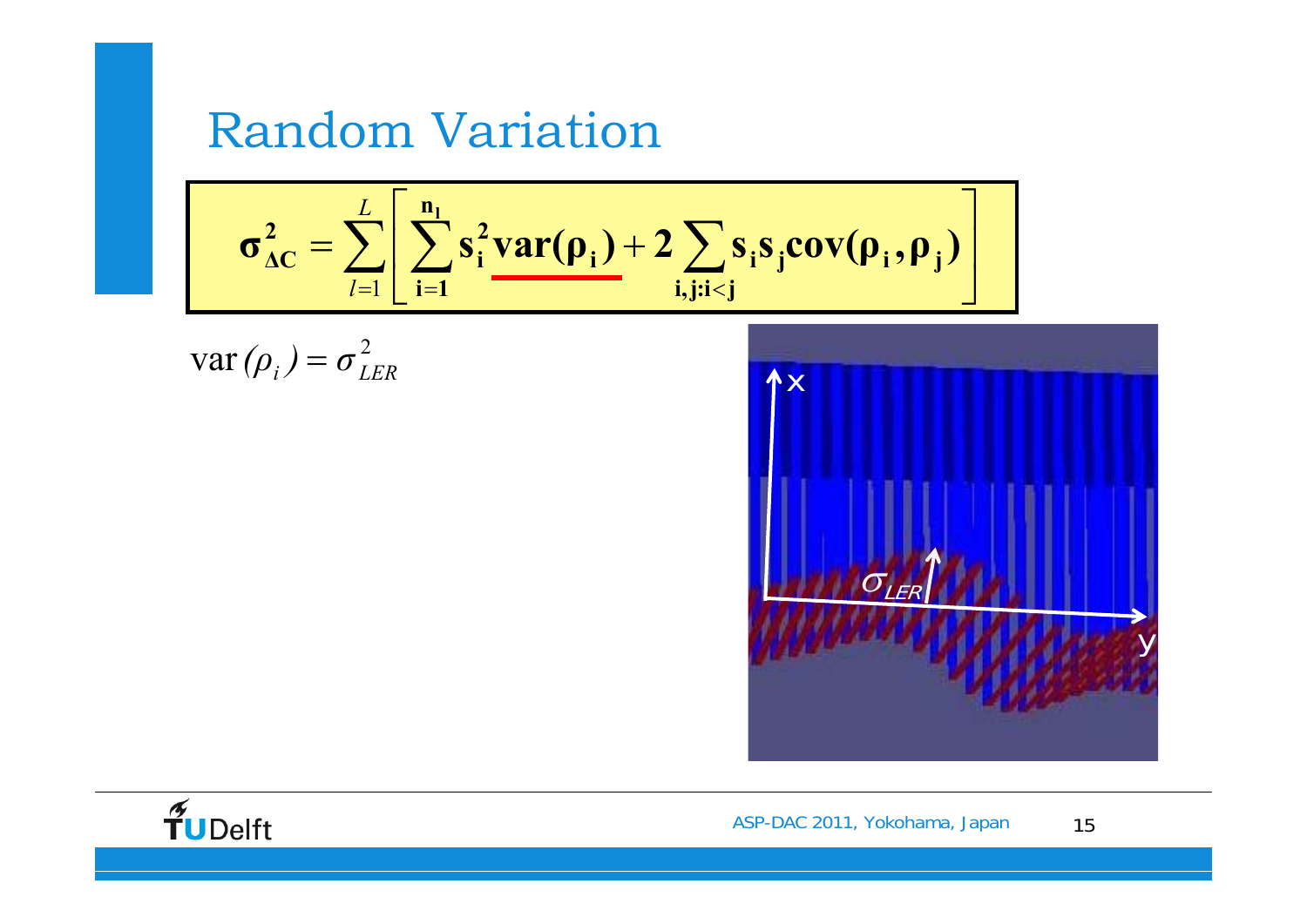#### Random Variation

$$
\sigma_{AC}^{2} = \sum_{i=1}^{L} \left[ \sum_{i=1}^{n_{i}} s_{i}^{2} \text{var}(\rho_{i}) + 2 \sum_{i,j:i  
var( $\rho_{i}$ ) =  $\sigma_{LER}^{2}$   
Any correlation function!
$$

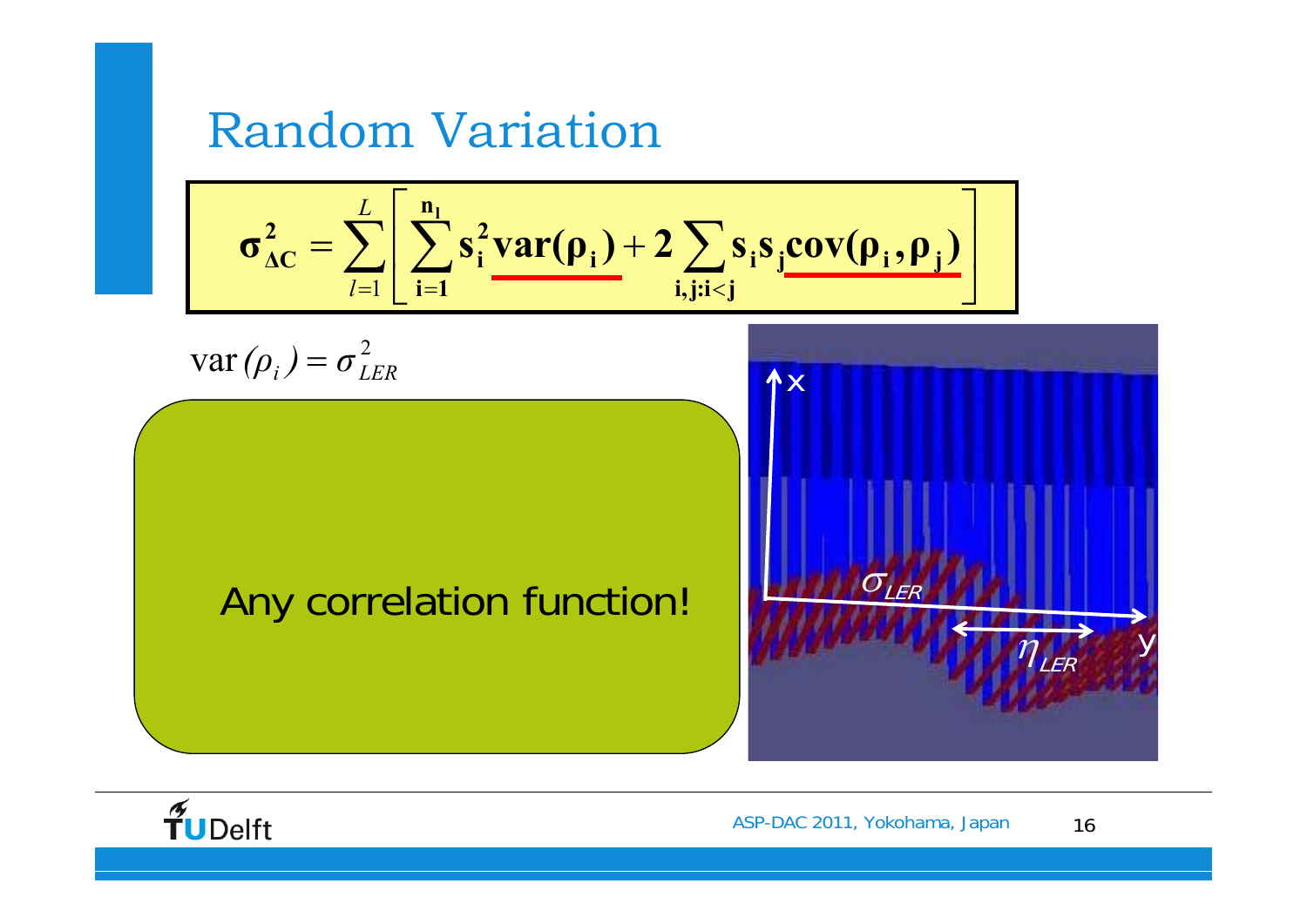#### Random Variation

$$
\sigma_{\Delta C}^2 = \sum_{l=1}^L \left[ \sum_{i=1}^{n_l} s_i^2 var(\rho_i) + 2 \sum_{i,j:i < j} s_i s_j cov(\rho_i, \rho_j) \right]
$$

2 $var(\rho_i) = \sigma_{LER}^2$ 

• Gaussian correlation function:

$$
cov(\rho_i, \rho_j) = \sigma_{LER}^2 \exp(-\frac{|r_{i,y} - r_{j,y}|^2}{\eta_{LER}^2})
$$

 $r_{i,y}^{\phantom{\dag}}$  is the y-coordinate of the position associated with ρ*i*

 $(\eta_{LER})$ is the correlation length in y-direction

Two characterization parameters



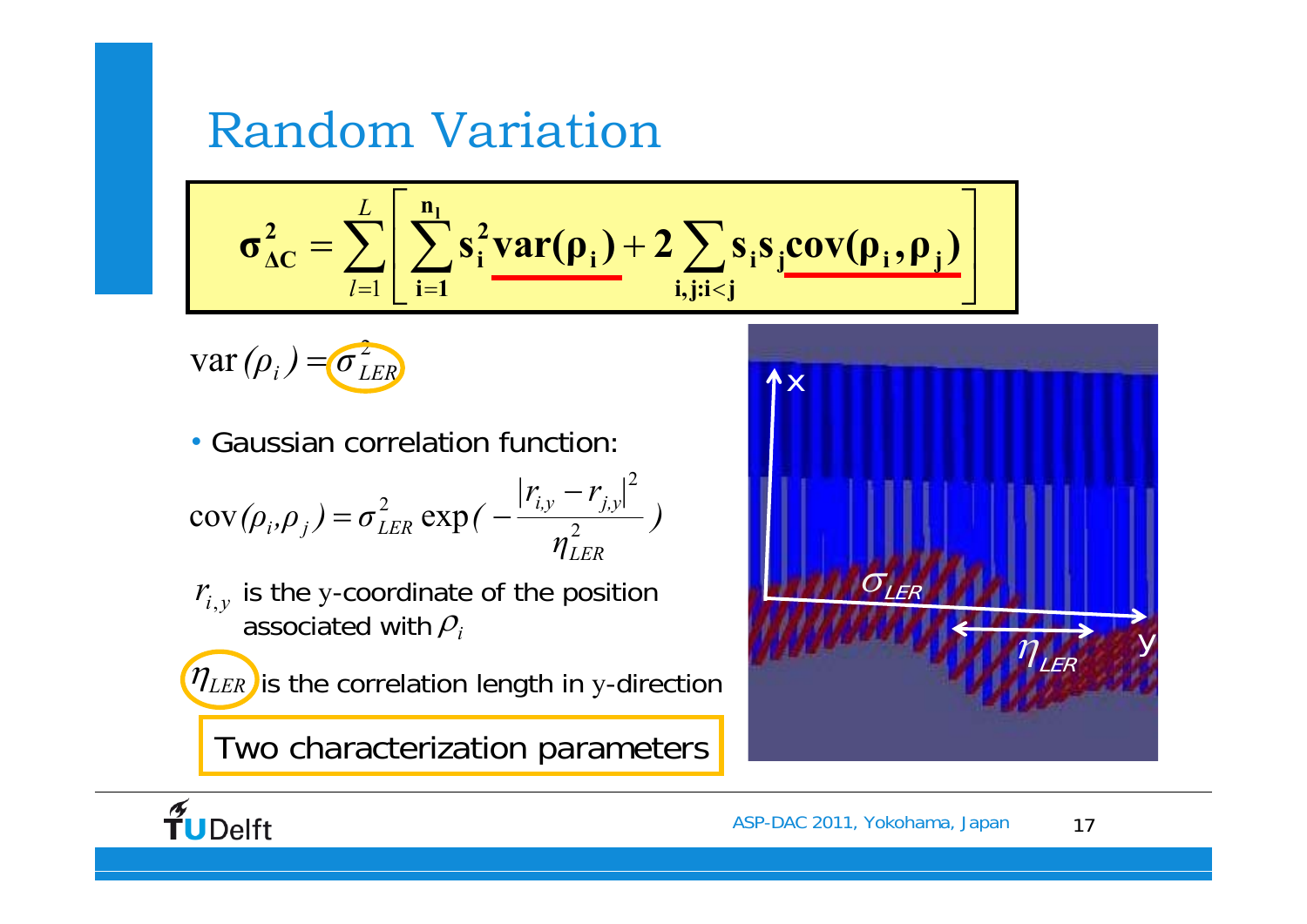## Experiment - I

 $\sigma_{LER} = 3.5$ *nm*  $\eta_{LER} = 16$ *nm* 

- Measurement data from IMEC [Stucchi - 2007]

*C*

- Relative std. deviation:  $\frac{\sigma_c}{\sigma_c}$
- Monte-Carlo simulation
	- 1000 samples



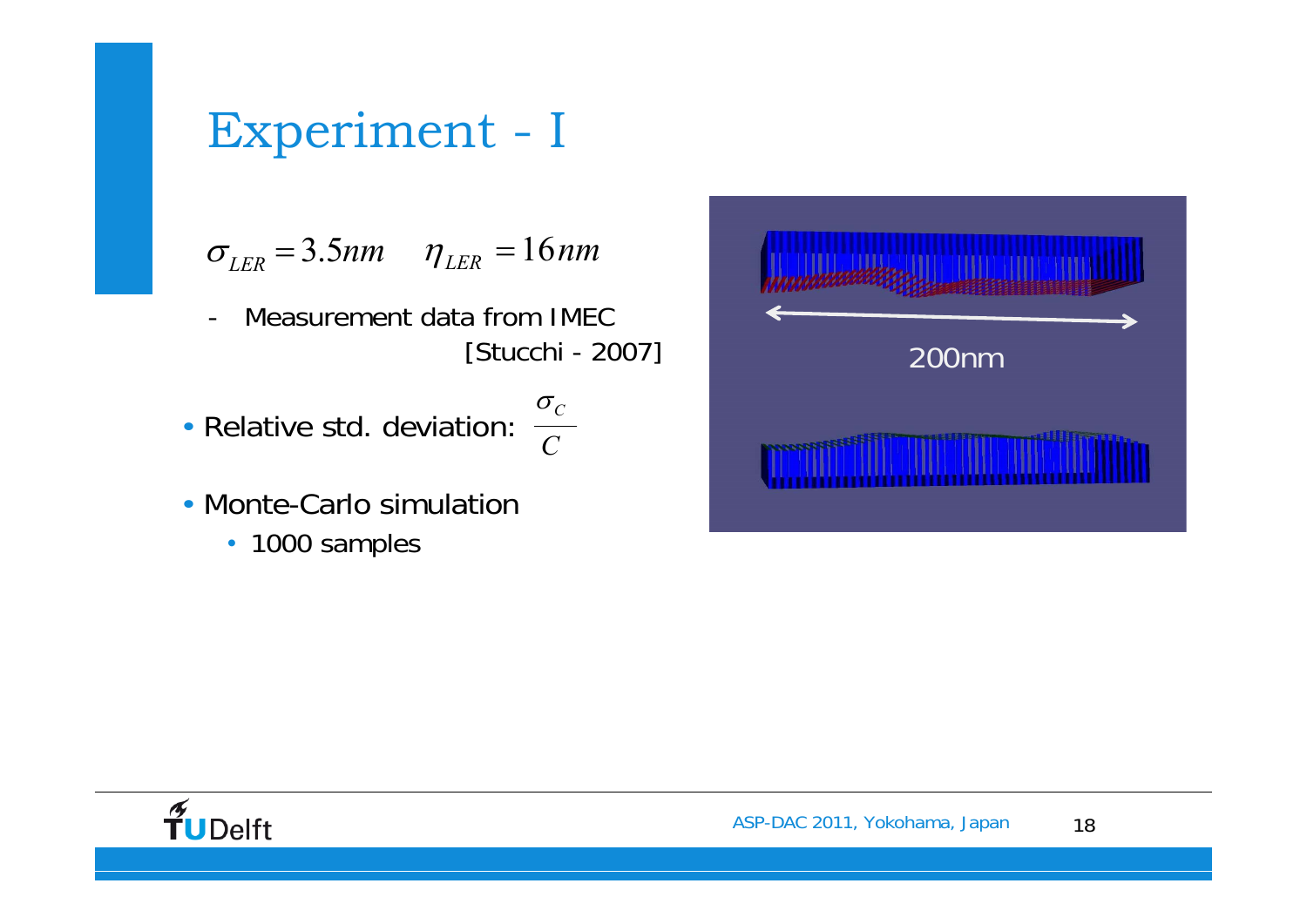## Experiment - I

 $\sigma_{LER} = 3.5$ *nm*  $\eta_{LER} = 16$ *nm* 

- - Measurement data from IMEC [Stucchi - 2007]
- Relative std. deviation:  $\frac{\sigma_c}{\sigma_c}$
- Monte-Carlo simulation
	- 1000 samples



|                      | $\sigma_c/C$ | <b>Error</b> | <b>CPU Time</b> |
|----------------------|--------------|--------------|-----------------|
| <b>MC</b> simulation | 0.681%       |              | 48653"          |
| Proposed model       | $0.603\%$    | 11.5%        | 50''            |

*C*

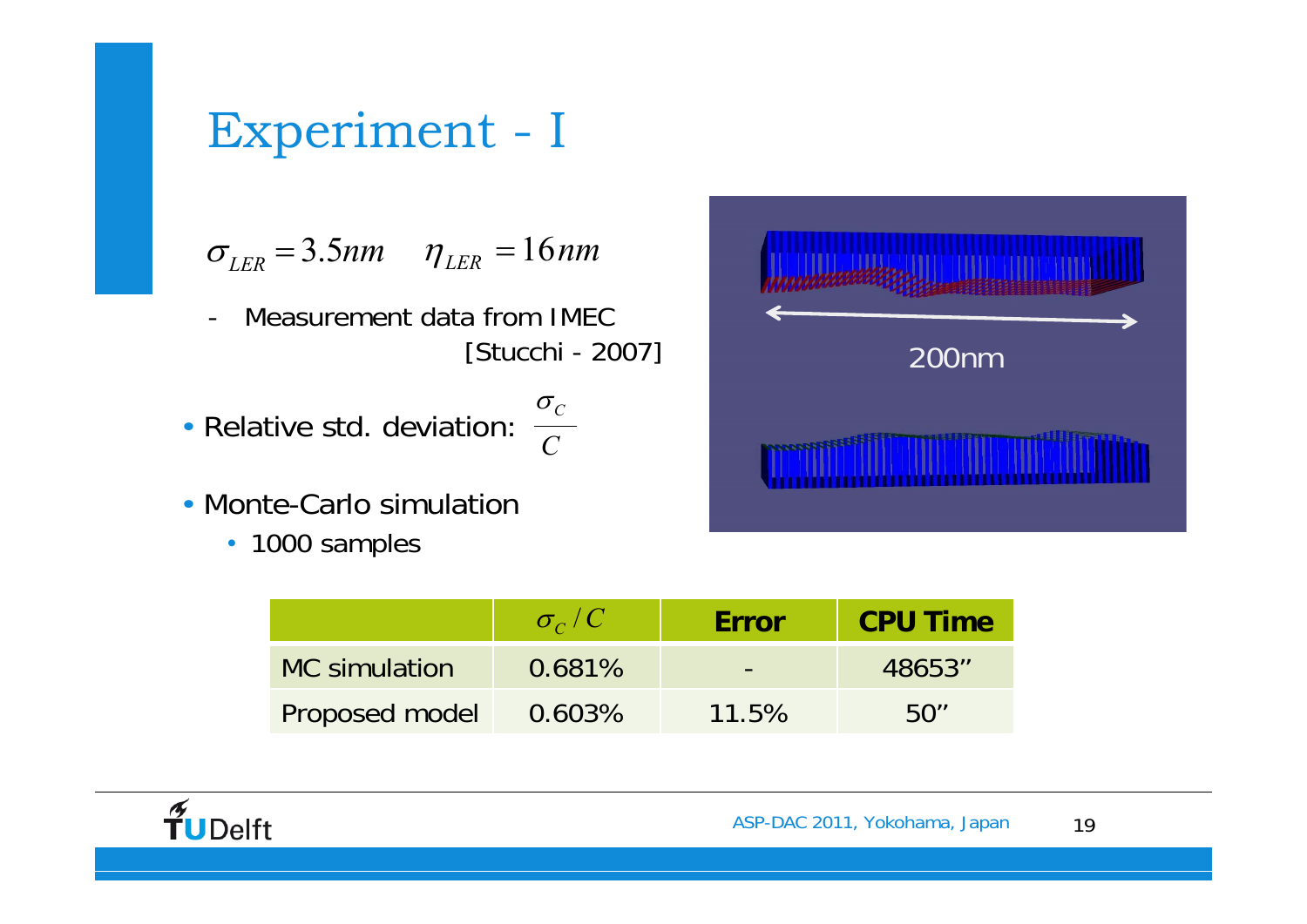#### Experiment - II

Using the proposed model, one can easily study:

- 1. The relationship between  $\frac{1}{C}$  and the conductor length;  $\sigma_{_C}$
- 2. The impact of parameters  $\, \sigma_{_{LER}} \,$  and  $\, \eta_{_{LER}} \,$  on  $\, \frac{\sigma_{\scriptscriptstyle C}}{\, C} \,$  .  $\sigma$ <sub>LER</sub> and  $\eta$ <sub>LER</sub> on  $\frac{\sigma_c}{C}$



- Same structure as Experiment-I
- 5 examples of mismatches
- Combination of various  $\sigma$ <sub>LER</sub> and  $\eta$ <sub>LER</sub>
- Application:
	- High accuracy vs. low power consumption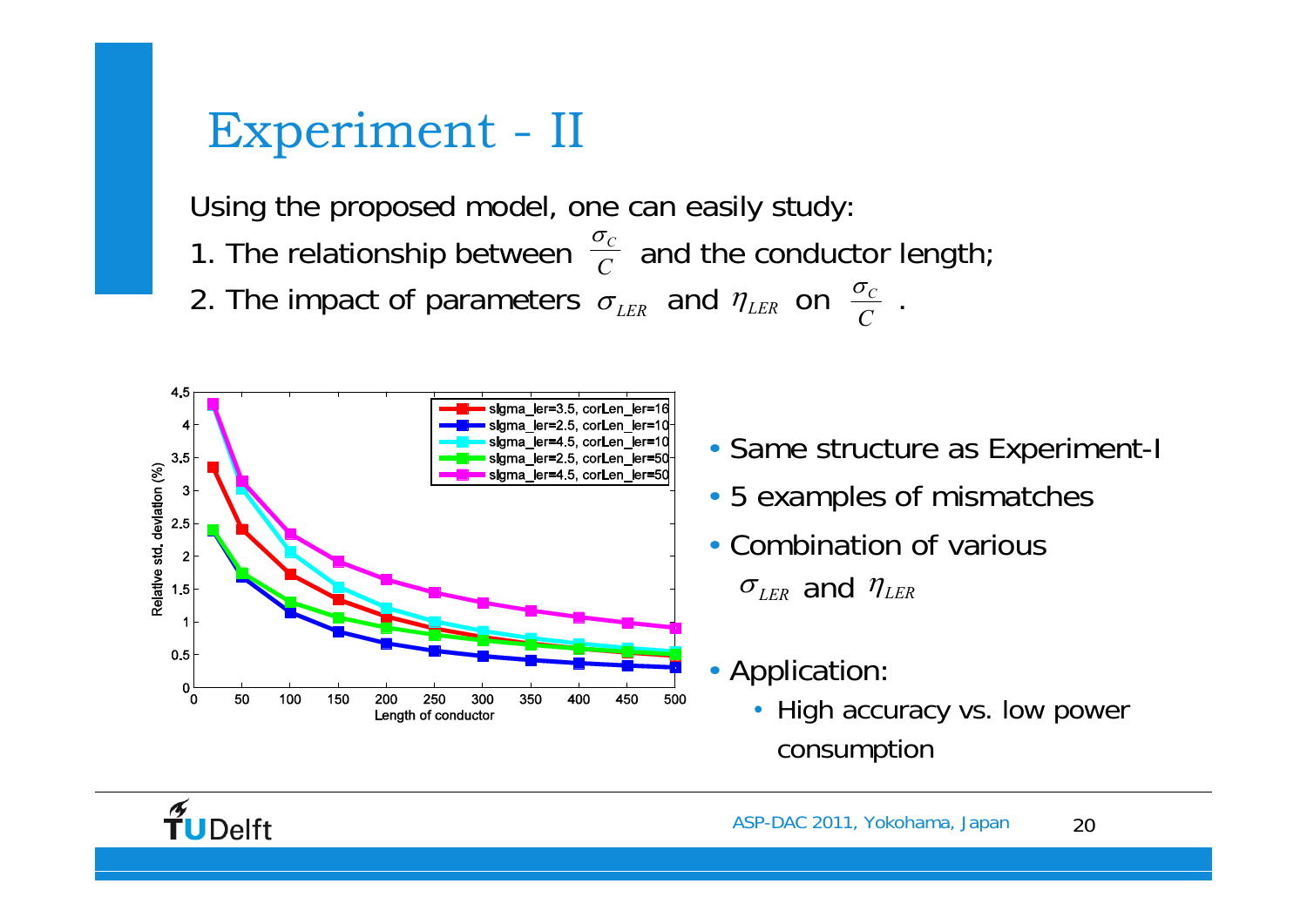#### Experiment - II

Using the proposed model, one can easily study:

- 1. The relationship between  $\frac{1}{C}$  and the conductor length;  $\sigma_{_C}$
- 2. The impact of parameters  $\, \sigma_{_{LER}} \,$  and  $\, \eta_{_{LER}} \,$  on  $\, \frac{\sigma_{\scriptscriptstyle C}}{\, C} \,$  .  $\sigma$ <sub>LER</sub> and  $\eta$ <sub>LER</sub> on  $\frac{\sigma_c}{C}$



- Two sweeping parameters
- Proposed method: an hour
- MC approach: 43 days



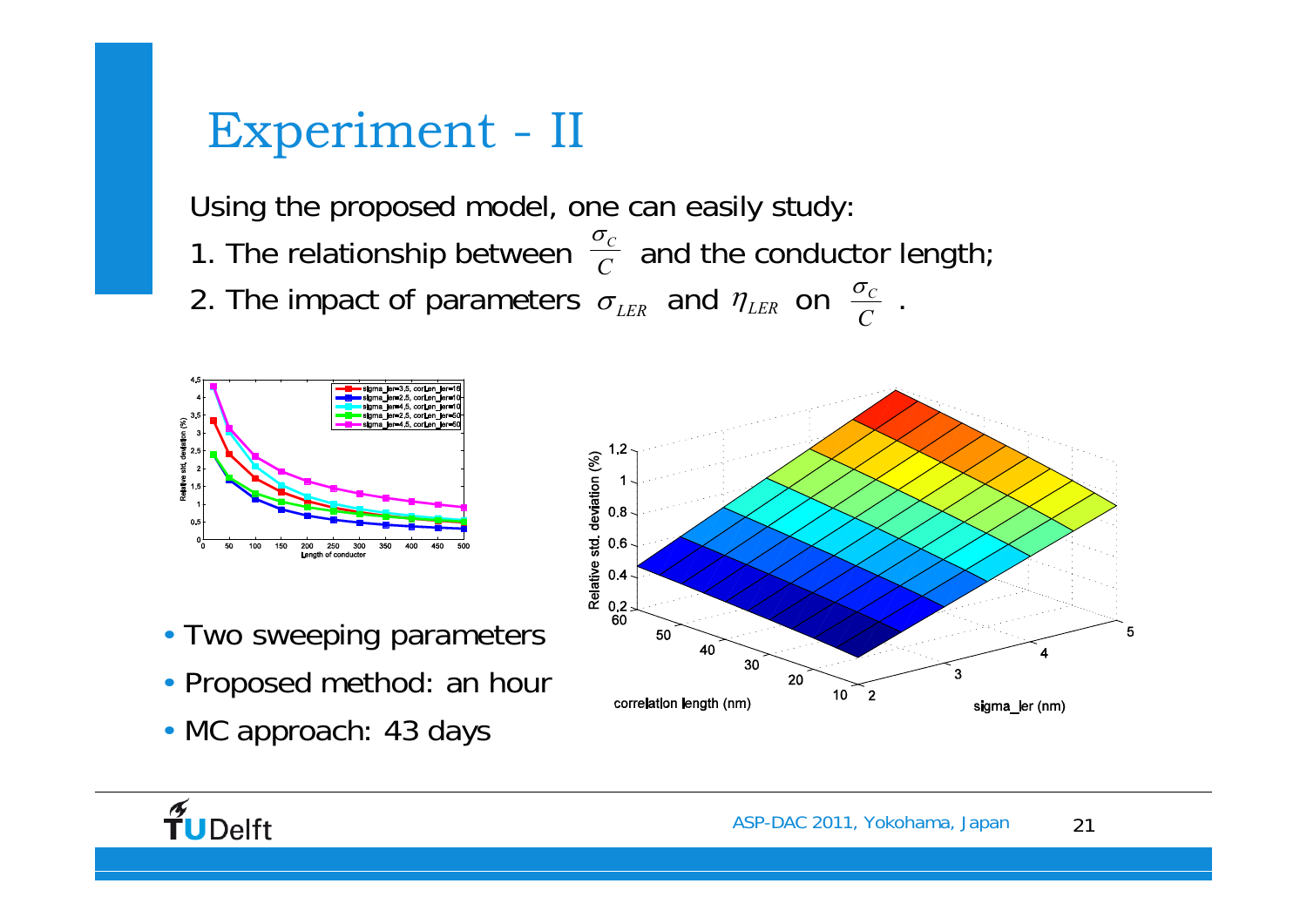#### Experiment - II

Using the proposed model, one can easily study:

- 1. The relationship between  $\frac{1}{C}$  and the conductor length;  $\sigma_{_C}$
- 2. The impact of parameters  $\, \sigma_{_{LER}} \,$  and  $\, \eta_{_{LER}} \,$  on  $\, \frac{\sigma_{\scriptscriptstyle C}}{\, C} \,$  .  $\sigma$ <sub>LER</sub> and  $\eta$ <sub>LER</sub> on  $\frac{\sigma_c}{C}$



The proposed modeling method provides a fast and practical tool for circuit designers to estimate mismatches and optimize dimensions of critical structures accordingly.

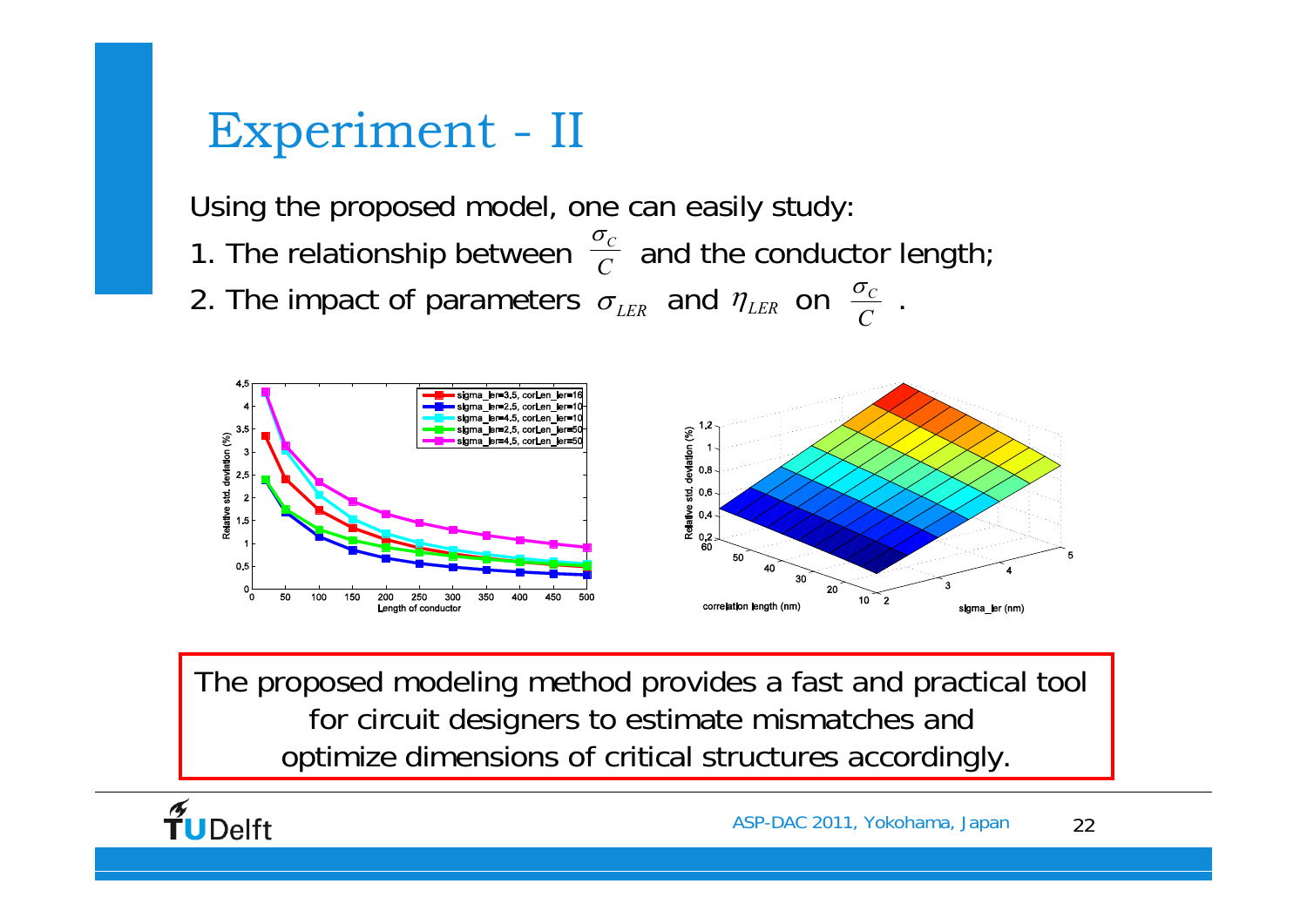# A Case Study

- Novel passive devices with high-precision structures
- 8-bit charge-redistribution DAC
	- 255 identical unit capacitors
	- Min. value of a unit capacitor for high power efficiency (0.5fF)
	- Main consideration: mismatch of capacitors  $(\frac{\epsilon_0}{G})$  $\boldsymbol{0}$ *C*  $\sigma_{_C}$



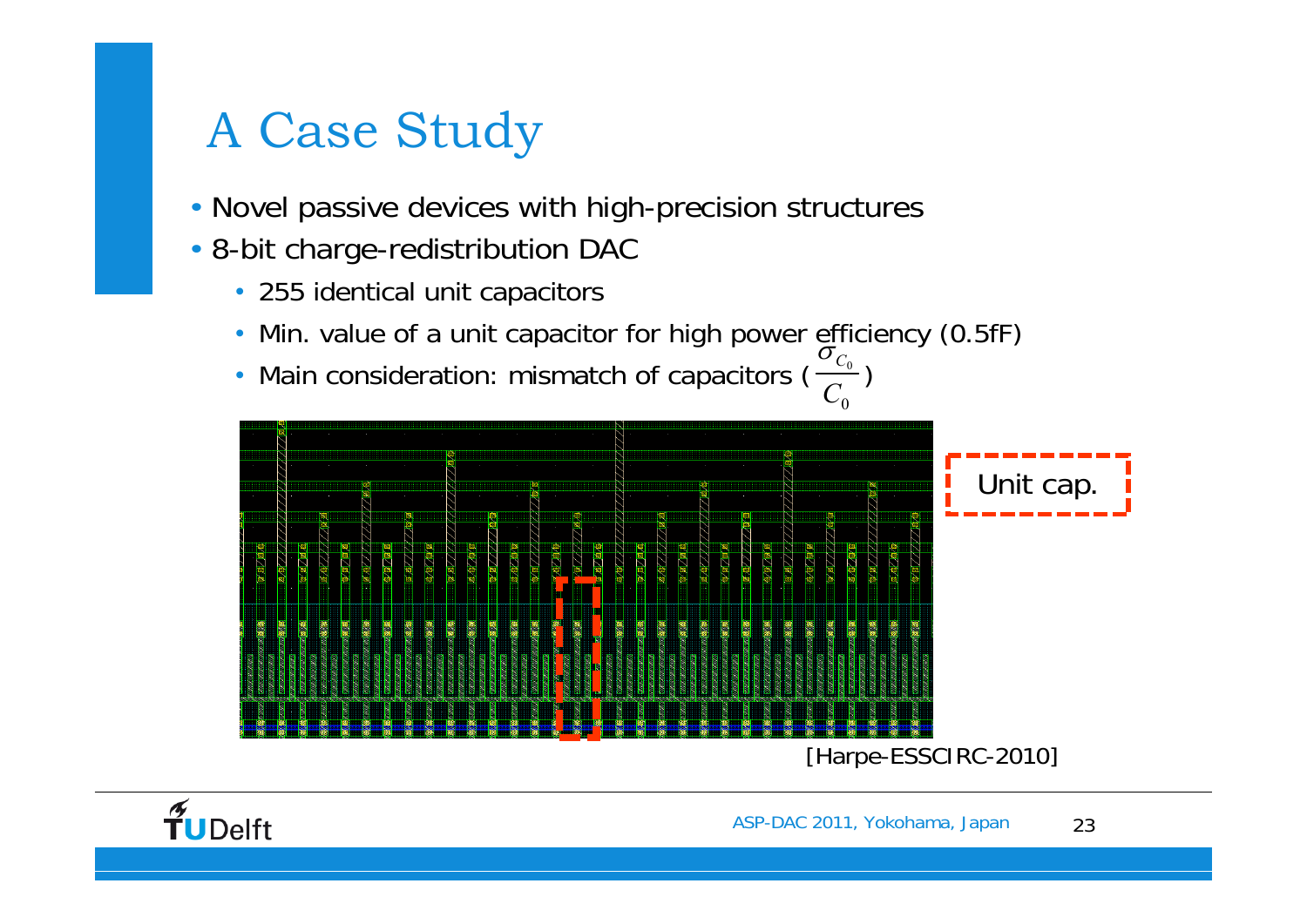## A Case Study

- Novel passive devices with high-precision structures
- 8-bit charge-redistribution DAC
	- 255 identical unit capacitors
	- Min. value of a unit capacitor for high power efficiency (0.5fF)
	- Main consideration: mismatch of capacitors  $(\frac{\epsilon_0}{G})$  $\boldsymbol{0}$ *C* $\sigma_{_C}$



 $\bullet$ Design requirement: mismatch of the unit capacitor < 1%

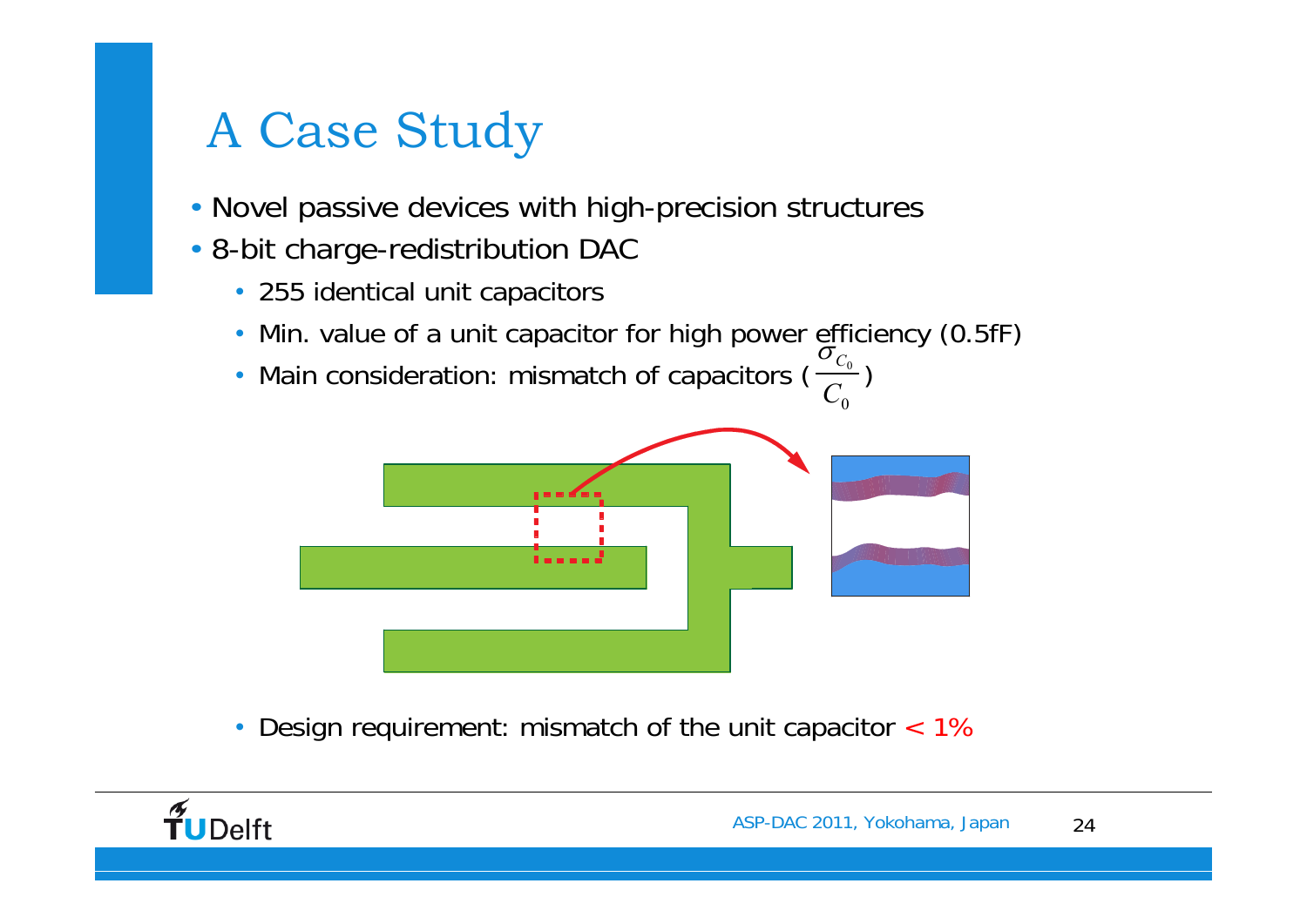# A Case Study

- $\bullet$ Design requires:
	- mismatch of the unit capacitor **< 1%**
- Simulation shows:
- The mismatch of the unit capacitor caused by the LER is around **0.25%**;
- $\bullet$ Measurement indicates:
- A random mismatch of the unit capacitor being **better than 0.6%**;
- <u>Simulation</u> and <u>measurement</u> together conclude:
- Simulation results are very reasonable;
- The structure can be used for more accurate designs: e.g. 10-bit DAC (designer's plan!);

#### Design tool enables a new design, based on proper modeling but NOT guessing

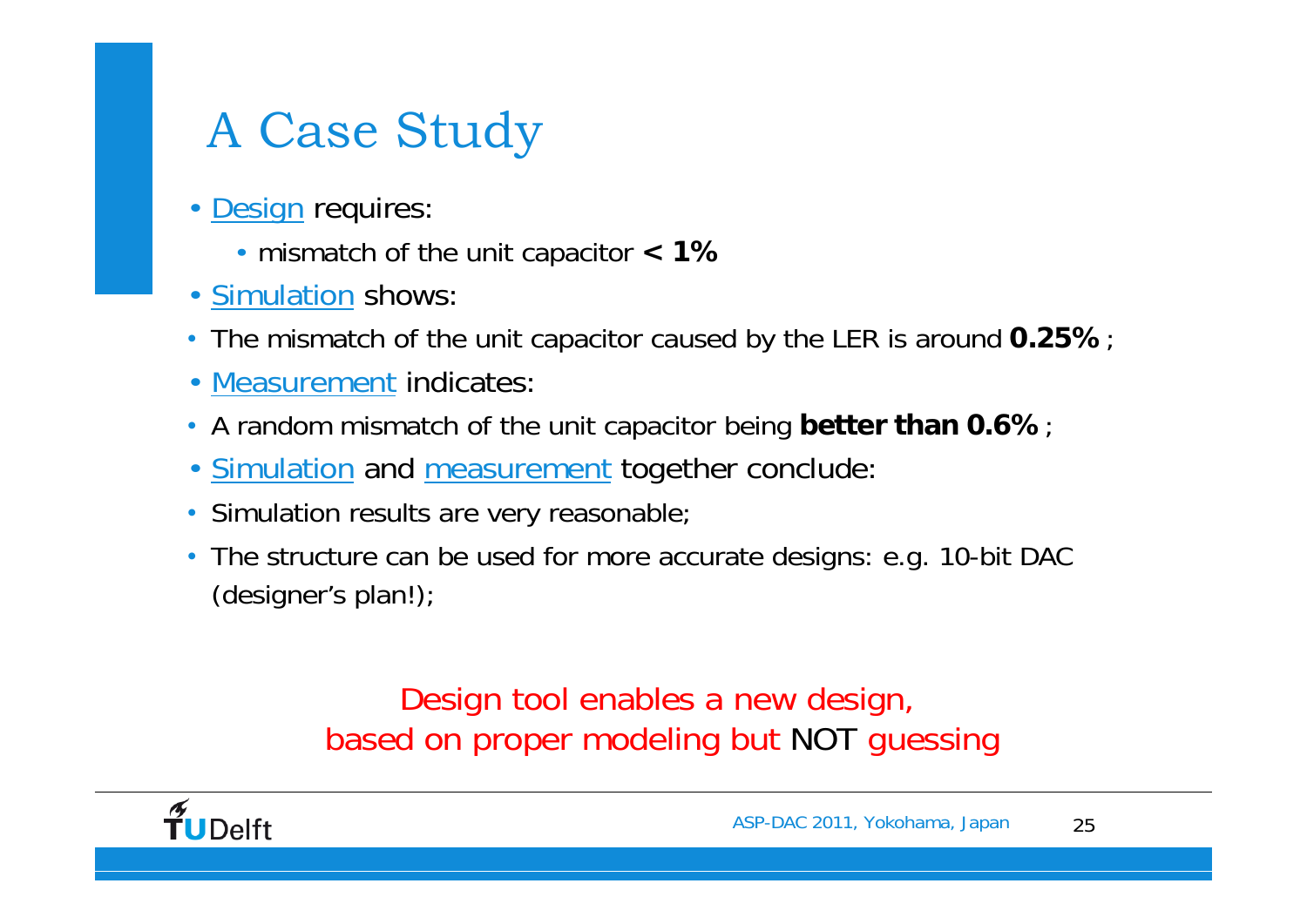#### Sensitivity Based Modeling for Both Systematic and Random Variations

#### Design For Manufacturing



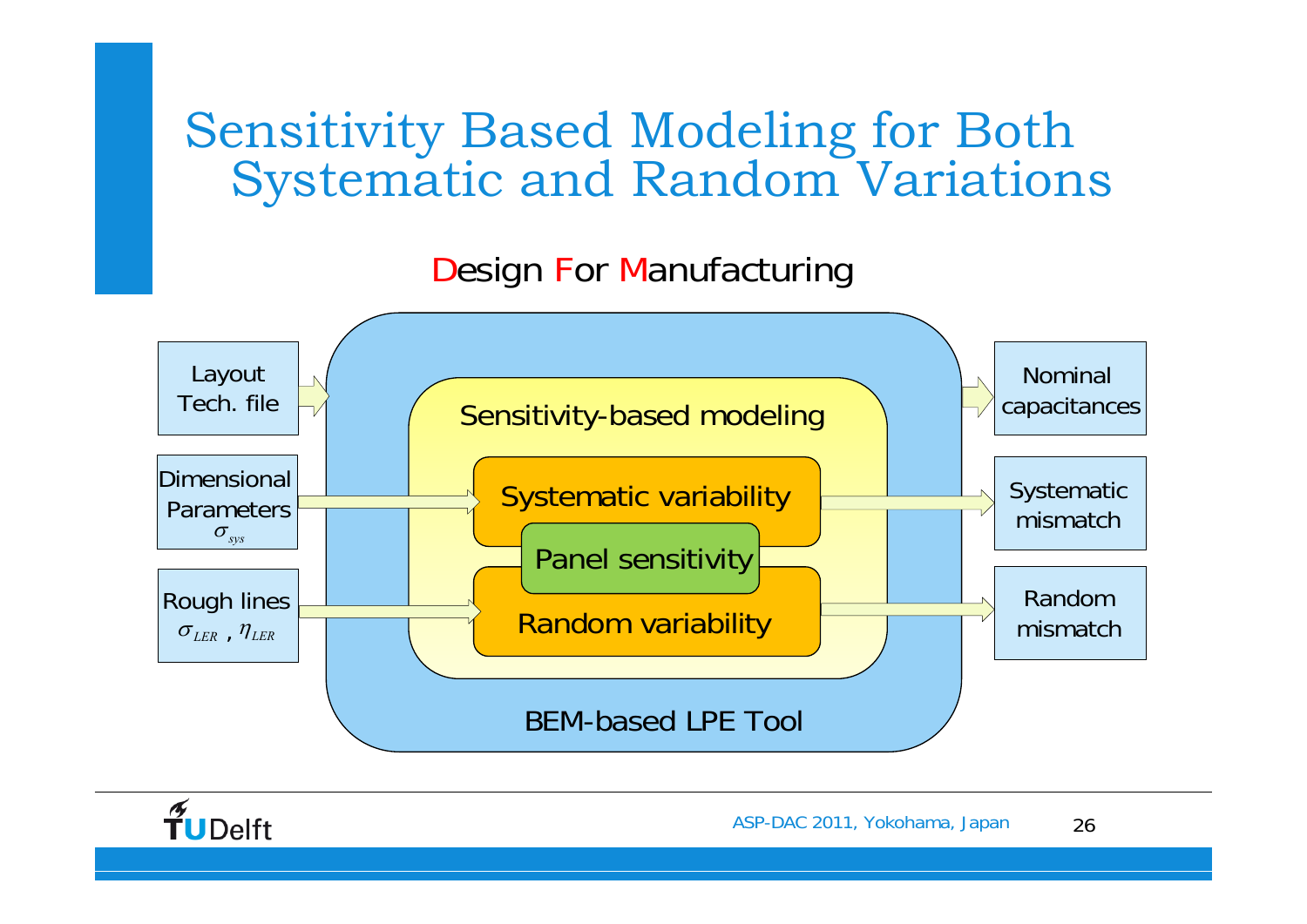#### Experiment - III

- Two parallel conductors
- width/space =  $2\mu$ m/ $2\mu$ m; thickness =  $2\mu$ m; length =  $8\mu$ m
- LER on four edges of two conductors:

 $σ$ <sub>LER</sub> = 0.03 μm,  $η$ <sub>LER</sub> = 2.00 μm  $σ$ <sub>LER</sub> = 0.04 μm,  $η$ <sub>LER</sub> = 2.88 μm

- Systematic variation of the two conductors:  $\sigma_{\rm sys} = 0.03 \,\mu m$ ,  $\sigma_{\rm sys} = 0.04 \,\mu m$
- Parameters are chosen based on pure assumption

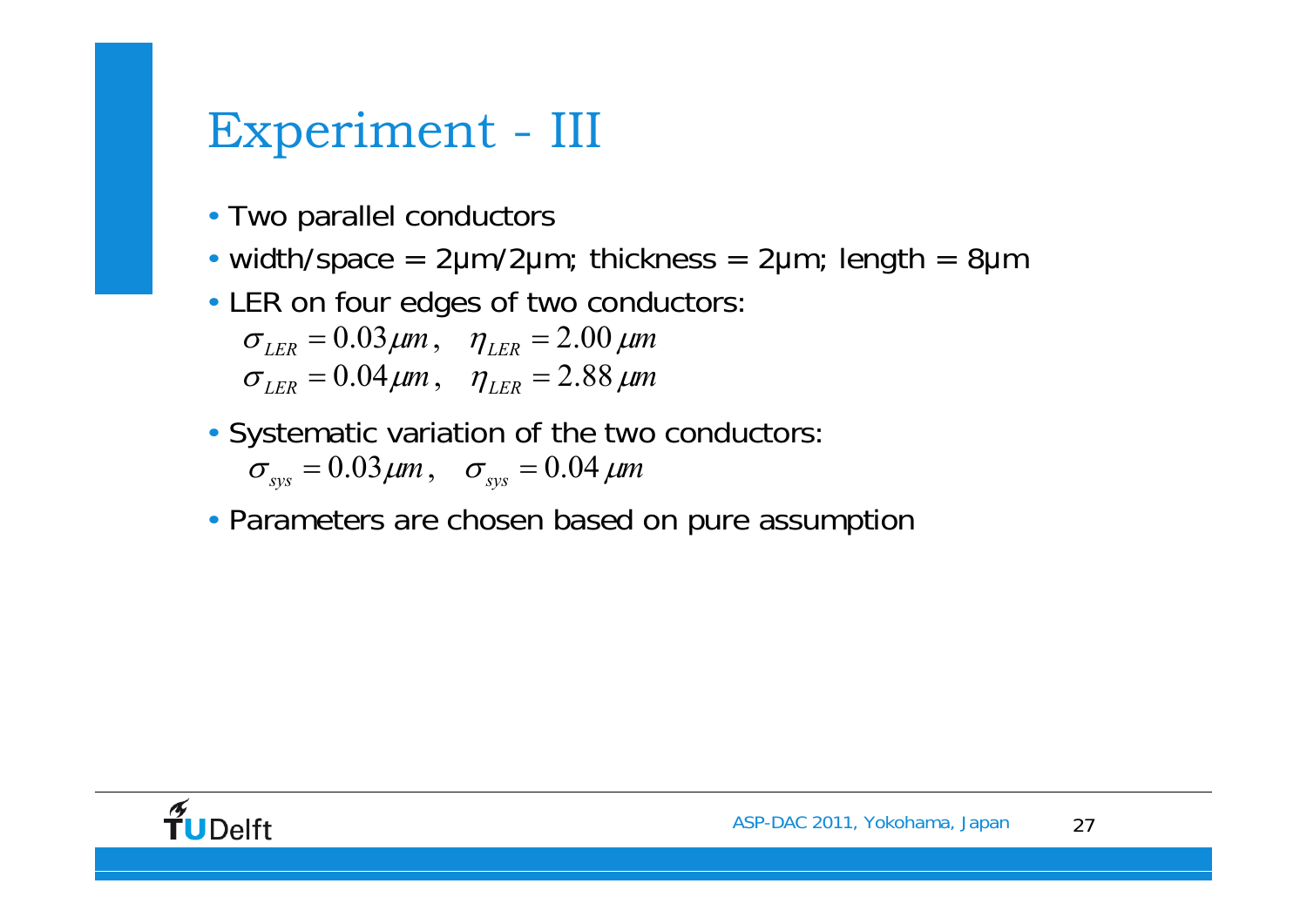## Experiment - III

- Two parallel conductors
- width/space =  $2\mu$ m/ $2\mu$ m; thickness =  $2\mu$ m; length =  $8\mu$ m
- LER on four edges of two conductors:

 $σ$ <sub>LER</sub> = 0.03 μm,  $η$ <sub>LER</sub> = 2.00 μm  $σ<sub>LER</sub> = 0.04 μm, η<sub>LER</sub> = 2.88 μm$ 

- Systematic variation of the two conductors:  $\sigma_{\rm sys} = 0.03 \,\mu m$ ,  $\sigma_{\rm sys} = 0.04 \,\mu m$
- Parameters are chosen based on pure assumption
- 3 Monte Carlo simulations with 1000 samples each
	- Systematic variation
	- Random variation
	- Superposition of the above two

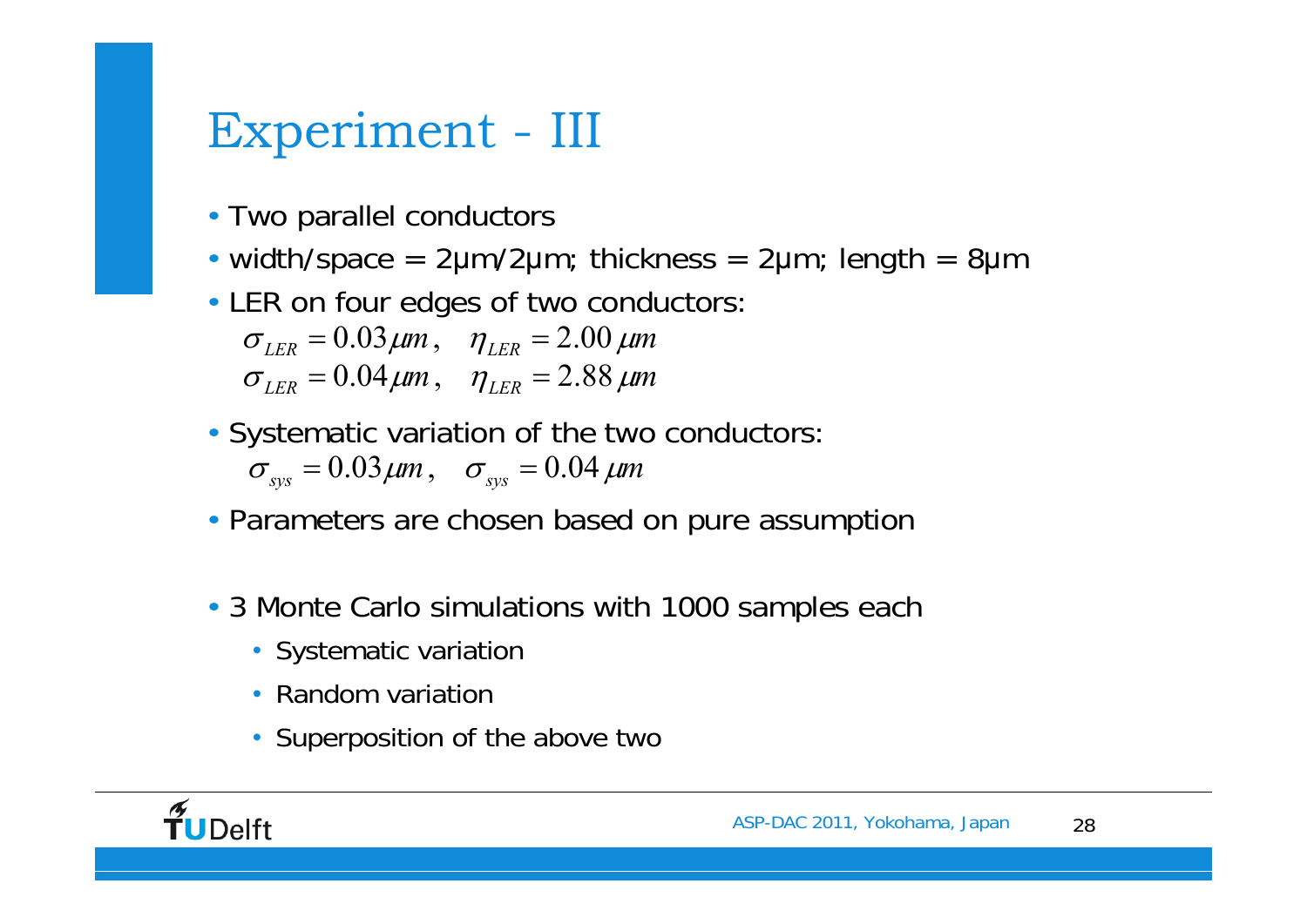# Experiment - III

|                                              | <b>MC simulation</b> | <b>Proposed method</b> |
|----------------------------------------------|----------------------|------------------------|
| $\sigma_{_{C_{\rm sys}}}$ / $C_{_{\rm sys}}$ | 2.22%                | 2.05% (7.72% error)    |
| $\sigma_{_{C_{L\!E\!R}}}$ / $C$              | 0.21%                | 0.24% (14.23% error)   |
| $\sigma_{_{C_{sNr}}}/C$                      | 2.22%                | 2.06% (7.18% error)    |
| <b>CPU Time</b>                              | 38h52'               | 58''                   |

- The systematic variation is the dominant one
- Some designs are sensitive to both variations and some (e.g. 8-bit DAC) are only vulnerable to random variations
- Being able to apply the appropriate modeling techniques is essential

Extremely high efficiency + good enough accuracy  $=$  a fast and convenient tool for DFM !